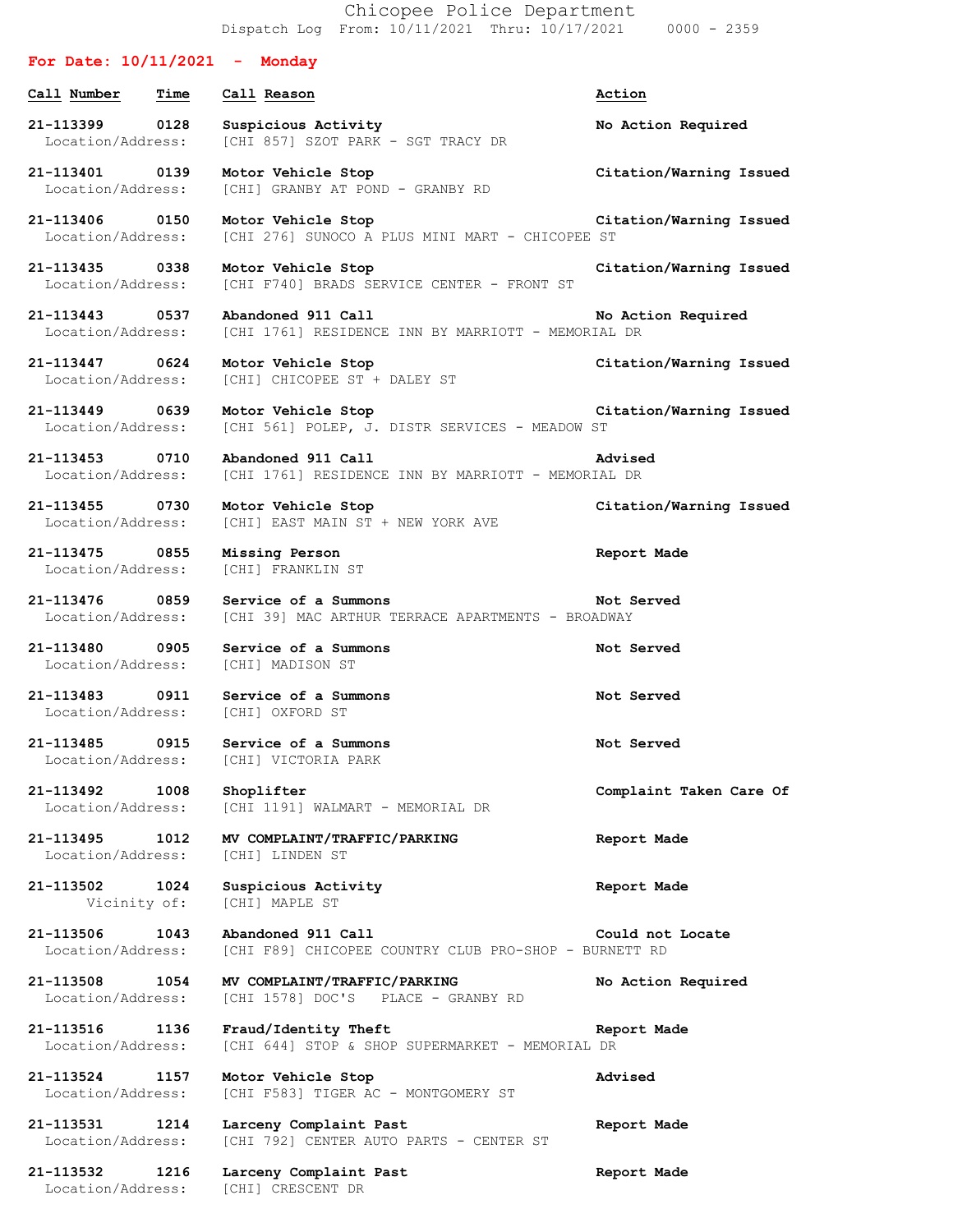**21-113535 1223 Abandoned 911 Call Could not Locate** Location/Address: [CHI F863] PARTRIDGE HOLLOW APARTMENTS, LLC. - NEW LUDLOW RD **21-113536 1230 Suspicious Activity Advised** Location/Address: [CHI F162] - CENTER ST **21-113546 1326 Suspicious Activity Complaint Taken Care Of** Location/Address: [CHI] QUAIL DR **21-113550 1329 Crash Property Damage Report Made** Location/Address: [CHI 1191] WALMART - MEMORIAL DR **21-113573 1501 Abandoned 911 Call No Action Required** [CHI 653] DOLLAR GENERAL - MEMORIAL DR **21-113581 1515 Abandoned 911 Call No Action Required** Location/Address: [CHI] ELCON DR **21-113583 1522 Motor Vehicle Stop Advised** Location/Address: [CHI 1289] ALL STAR CAR AND TRUCK RENTAL - MEMORIAL DR **21-113599 1603 Fraud/Identity Theft Report Made** Location/Address: [CHI 178] BASICS PLUS MINI MART - EAST ST **21-113605 1612 Suspicious Activity Could not Locate** Location/Address: [CHI] OLD LYMAN RD **21-113626 1648 Warrant Service Could not Locate** Location/Address: [CHI 242] BIRCH PARK PLACE APARTMENTS CHICOPEE HOUSING - CHICOPEE ST **21-113629 1650 Suspicious Activity Could not Locate** Location/Address: [CHI] SULLIVAN ST **21-113630 1655 Trespasser/Trespassing Advised** Location/Address: [CHI] EASY MART - CHICOPEE ST **21-113631 1656 MV COMPLAINT/TRAFFIC/PARKING Could not Locate** Location/Address: [CHI] DAVIAU DR **21-113647 1759 Shoplifter Complaint Taken Care Of** Location/Address: [CHI 1191] WALMART - MEMORIAL DR **21-113649 1801 Drug/Narcotic Activity Report Made** Location/Address: [CHI 1938] SOLDIER ON - VETERAN HOME - MEADOW ST **21-113652 1818 Missing Person No Action Required** Location/Address: [CHI] SCHOOL ST **21-113669 1913 Alarm False Alarm** Location/Address: [CHI F1576] ST. CHRISTOPHER'S CHURCH - STREIBER DR **21-113673 1927 MV COMPLAINT/TRAFFIC/PARKING Advised** Location/Address: [CHI 1839] MCDONALDS - MEMORIAL DR **21-113677 2015 MV COMPLAINT/TRAFFIC/PARKING Could not Locate** Location/Address: [CHI 1191] WALMART - MEMORIAL DR **21-113678 2022 Suspicious Activity Appears Secure After Check** Location/Address: [CHI] DIXIE TER **21-113686 2057 Motor Vehicle Stop Citation/Warning Issued** Vicinity of: [CHI 561] POLEP, J. DISTR SERVICES - MEADOW ST **21-113689 2106 Motor Vehicle Stop Advised** Vicinity of: [CHI F554] CALLAWAY GOLF BALL OPERATIONS INC. - MEADOW ST **21-113690 2107 Disturbance Unfounded** Location/Address: [CHI 188] PRIDE SERVICE STATION - CHICOPEE ST **21-113692 2117 Neighbor/Landlord Dispute Complaint Taken Care Of** Location/Address: [CHI] BELL ST **21-113709 2207 Mal Damage/VANDALISM-Past Report Made** Location/Address: [CHI 1196] SHELL - WEST ST **21-113711 2221 Alarm Appears Secure After Check** Location/Address: [CHI XF1662] GRANITE CITY ELECTROC - MEADOW ST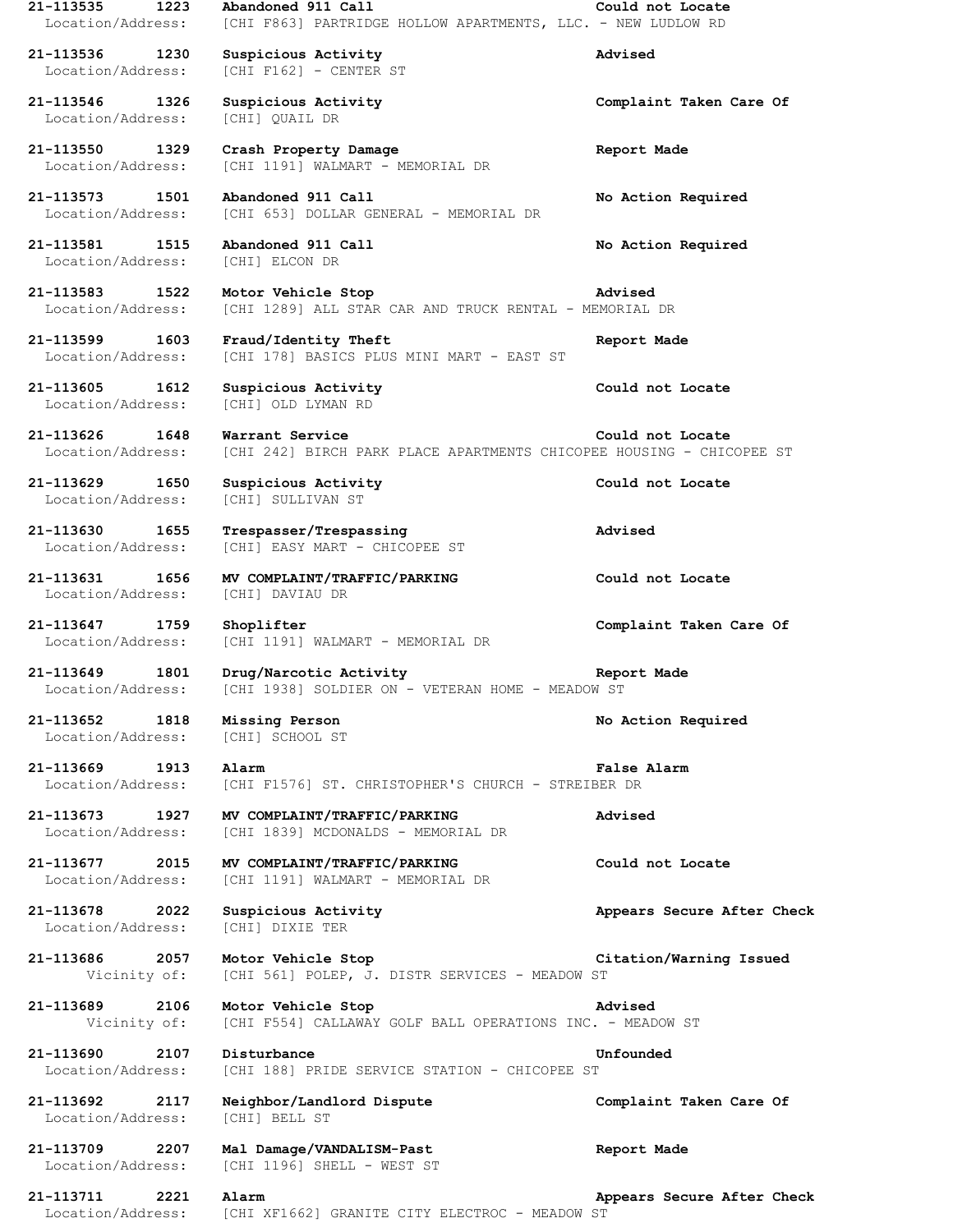| 21-113724<br>2324<br>Vicinity of: [CHI] NEWELL ST | Suspicious Activity                                                              | Could not Locate           |
|---------------------------------------------------|----------------------------------------------------------------------------------|----------------------------|
| For Date: $10/12/2021$ - Tuesday                  |                                                                                  |                            |
| 21-113751<br>0043<br>Vicinity of:                 | Alarm<br>[CHI] GLENDALE ST                                                       | Appears Secure After Check |
| 21-113753<br>0046<br>Location/Address:            | Investigation/Follow Up<br>[CHI 719] - MEMORIAL DR                               | Could not Locate           |
| 21-113760 0107<br>Location/Address:               | Suspicious Activity<br>[CHI 857] SZOT PARK - SGT TRACY DR                        | Advised                    |
| 21-113762<br>0119<br>Location/Address:            | Suspicious Activity<br>[CHI 670] CUMBERLAND FARMS - MEMORIAL DR                  | Assist Given               |
| 21-113771<br>0204<br>Location/Address:            | Warrant Service<br>[CHI] MONTGOMERY ST                                           | Not Served                 |
| 21-113770<br>0205<br>Location/Address:            | Motor Vehicle Stop<br>[CHI] WATSON ST + EAST ST                                  | Citation/Warning Issued    |
| 21-113776<br>0234<br>Location/Address:            | Suspicious Activity<br>[CHI F234] WILLIMANSETT (WEST) NURSING HOME - CHICOPEE ST | Could not Locate           |
| 21-113782 0315<br>Location/Address:               | Suspicious Activity<br>[CHI 1233] WINDSOR COURT APARTMENTS - MEMORIAL DR         | Appears Secure After Check |
| 21-113783<br>0317<br>Vicinity of:                 | Suspicious Activity<br>[CHI] MCKINSTRY AVE                                       | No Action Required         |
| 21-113784<br>0324<br>Location/Address:            | Abandoned 911 Call<br>[CHI 31] US POSTAL SERVICE - FIRST AVE                     | Unfounded                  |
| 21-113790<br>0438<br>Location/Address:            | Motor Vehicle Stop<br>[CHI] SPRINGFIELD ST + NEWBURY ST                          | Citation/Warning Issued    |
| 21-113791 0449<br>Location/Address:               | Motor Vehicle Stop<br>[CHI] GRANBY RD + SUNFLOWER AVE                            | Citation/Warning Issued    |
| 21-113793<br>0507<br>Location/Address:            | Public Service<br>[CHI 44] CHINOS PIZZA - BROADWAY                               | Report Made                |
| 21-113796 0519<br>Location/Address:               | Motor Vehicle Stop<br>[CHI] UNDER THE OVERPASS - CHICOPEE ST                     | Citation/Warning Issued    |
| 21-113800 0530<br>Location/Address:               | Alarm<br>[CHI 174] COMMUNITY SUBSTANCE ABUSE CENTER - CENTER ST                  | False Alarm                |
| 21-113807<br>0605<br>Location/Address:            | Traffic Assignment<br>[CHI] SHERIDAN ST                                          | No Action Required         |
| 21-113818<br>0726<br>Location/Address:            | Motor Vehicle Stop<br>[CHI 410] POLISH NATIONAL CREDIT UNION - FRONT ST          | Citation/Warning Issued    |
| 21-113823<br>0735<br>Location/Address:            | Warrant Service<br>[CHI] WHITTIER PL                                             | Report Made                |
| 21-113835<br>0813<br>Vicinity of:                 | Suspicious Activity<br>[CHI] SHEPHERD ST                                         | Report Made                |
| 21-113846<br>0820<br>Location/Address:            | Neighbor/Landlord Dispute<br>[CHI 39] MAC ARTHUR TERRACE APARTMENTS - BROADWAY   | Report Made                |
| 21-113841<br>0825<br>Location/Address:            | Mal Damage/VANDALISM-Past<br>[CHI] BOSTWICK LN                                   | Report Made                |
| 21-113848 0844<br>Location/Address:               | Mal Damage/VANDALISM-Past<br>[CHI] HIGH ST                                       | Report Made                |
| 21-113855<br>0903<br>Location/Address:            | Breaking & Entering in progress<br>[CHI] CHICOPEE ST                             | Appears Secure After Check |
| 21-113857<br>0904<br>Location/Address:            | MV COMPLAINT/TRAFFIC/PARKING<br>[CHI] NEW LUDLOW RD + MONTCALM ST                | Could not Locate           |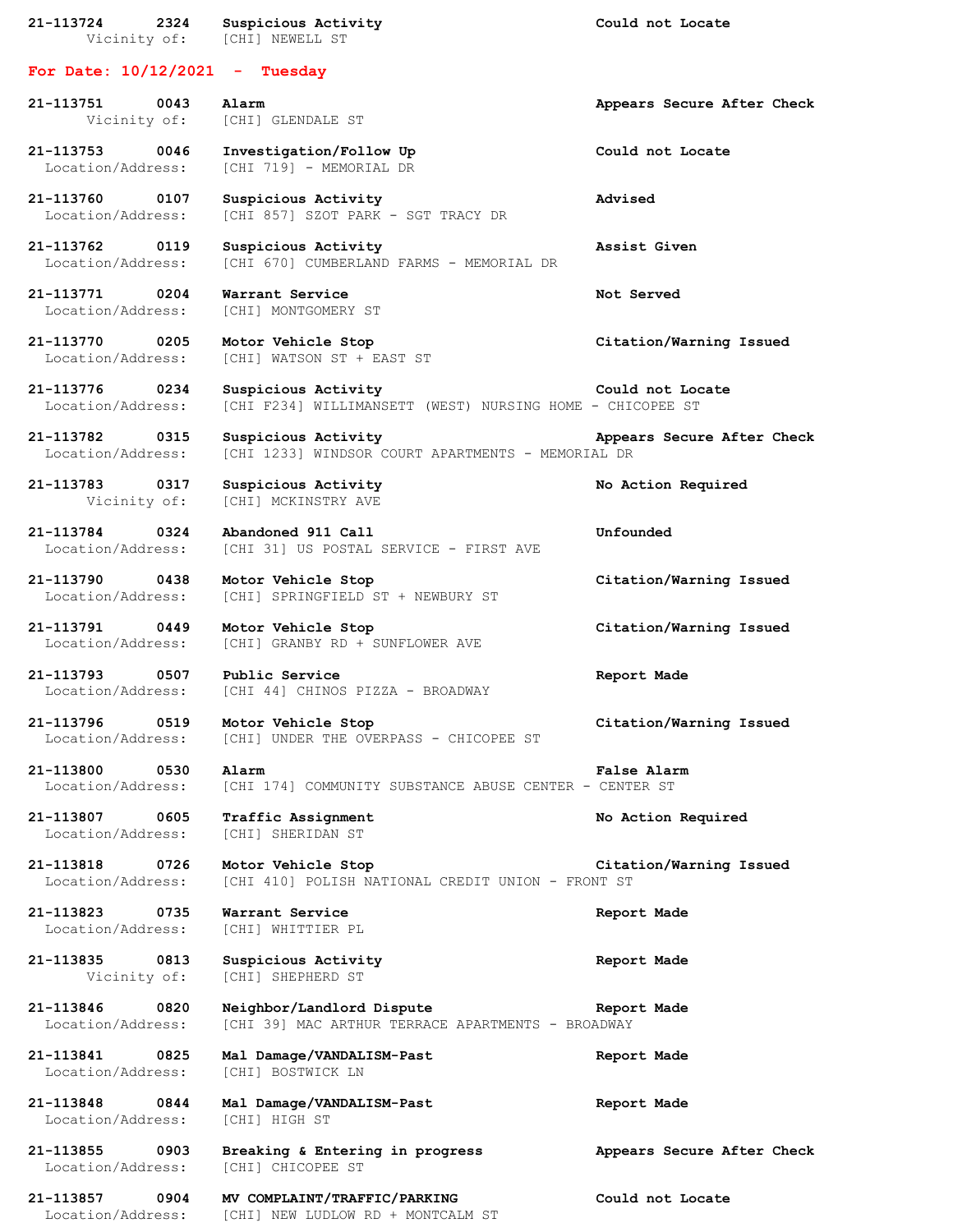**21-113859 0912 Fraud/Identity Theft Report Made** Location/Address: [CHI] STANLEY CT **21-113862 0923 Neighbor/Landlord Dispute Advised** Location/Address: [CHI] WHITTIER PL **21-113863 0934 Service of a Summons Not Served** Location/Address: [CHI] NEW LUDLOW RD **21-113865 0944 Alarm False Alarm** Location/Address: [CHI] OTIS ST **21-113870 1007 Mal Damage/VANDALISM-Past Report Made** Location/Address: [CHI F1278] HARMONY HOMES - MEMORIAL DR **21-113871 1007 Mal Damage/VANDALISM-Past Report Made** Location/Address: [CHI] MONTGOMERY ST **21-113878 1031 Service of a Summons Served in Hand** Location/Address: [CHI] JACOB ST **21-113914 1258 Illegal Dumping Report Made** Location/Address: [CHI 323] POLISH NATIONAL CREDIT UNION - EXCHANGE ST **21-113930 1404 Traffic Assignment Complaint Taken Care Of** Location/Address: [CHI F1150] CHICOPEE COMPREHENSIVE HIGH SCHOOL - ROLF AVE **21-113937 1422 Harassment/Threats Report Made** Location/Address: [CHI 842] DUPONT MEM MID SCHOOL, 1ST SGT. KEVIN A. - FRONT ST **21-113941 1428 MV COMPLAINT/TRAFFIC/PARKING Report Made** Location/Address: [CHI] RICKS LANDSCAPING - EAST MAIN ST **21-113942 1435 Disturbance Advised** Location/Address: [CHI 1191] WALMART - MEMORIAL DR **21-113950 1454 Missing Person No Action Required** Location/Address: [CHI 842] DUPONT MEM MID SCHOOL, 1ST SGT. KEVIN A. - FRONT ST **21-113955 1459 Crash Personal Injury Report Made** Location/Address: [CHI 647] BURGER KING NB - MEMORIAL DR **21-113957 1501 Breaking & Entering Past Report Made** Location/Address: [CHI] WESTERN DR **21-113960 1513 MV COMPLAINT/TRAFFIC/PARKING Complaint Taken Care Of** [CHI 847] RAY ASH PARK - ARCADE ST **21-113965 1529 Crash Property Damage Report Made** Location/Address: [CHI] WHITTIER PL **21-113967 1537 Abandoned 911 Call No Action Required** Location/Address: [CHI 1222] DOW JONES - BURNETT RD **21-113969 1542 Mal Damage/VANDALISM-Past Report Made** Location/Address: [CHI] TAYLOR ST **21-113970 1544 Abandoned 911 Call Unfounded** Location/Address: [CHI] CENTER ST **21-113973 1547 Motor Vehicle Stop Advised** Location/Address: [CHI] MONTGOMERY ST **21-113980 1603 Motor Vehicle Stop Citation/Warning Issued** Location/Address: [CHI] PINE ST **21-113998 1626 MV COMPLAINT/TRAFFIC/PARKING No Action Required** Location/Address: [CHI XF1660] - ARTISAN ST **21-114002 1635 Crash Property Damage Report Made** Location/Address: [CHI 638] BJS WHOLESALE FOOD WAREHOUSE - MEMORIAL DR **21-114008 1646 Assault & Battery Complaint Report Made** Location/Address: [CHI] FRONT ST **21-114012 1658 Crash Property Damage Report Made**

Location/Address: [CHI 1411] ELMER DR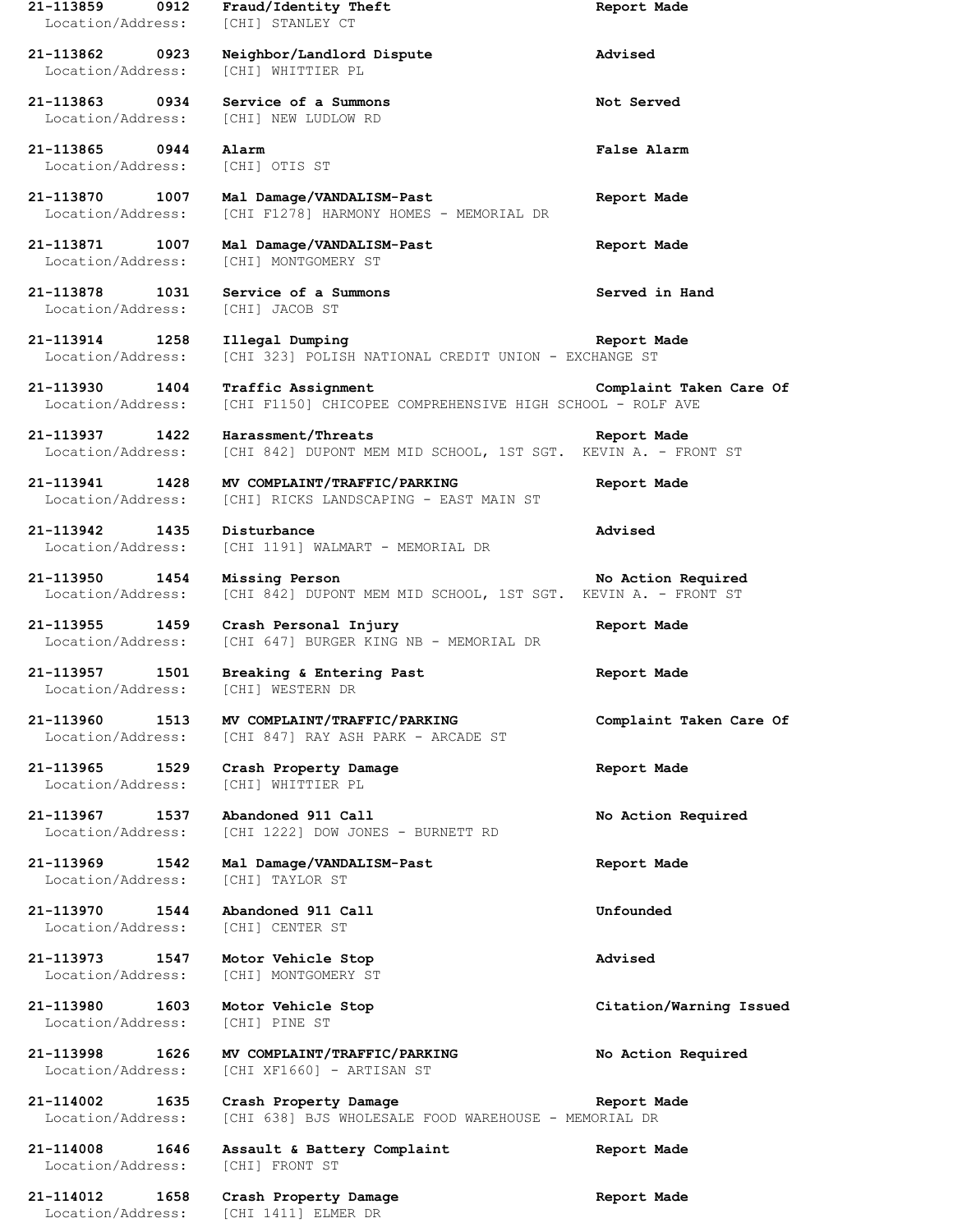| 21-114016<br>1713                      | Public Service                                                                   | Advised                    |
|----------------------------------------|----------------------------------------------------------------------------------|----------------------------|
| Location/Address:                      | [CHI 2498] CHICOPEE POLICE HEADQUARTERS - CHURCH ST                              |                            |
| 21-114017<br>1715<br>Location/Address: | Suspicious Activity<br>[CHI] KAVENEY ST                                          | Advised                    |
| 21-114024 1723<br>Location/Address:    | Investigation/Follow Up<br>[CHI] ELMER DR                                        | Advised                    |
| 21-114028<br>1731<br>Location/Address: | Assault & Battery Complaint<br>[CHI 1233] WINDSOR COURT APARTMENTS - MEMORIAL DR | Arrest Made                |
| 21-114029 1732<br>Location/Address:    | Neighbor/Landlord Dispute<br>[CHI] MEMORIAL DR                                   | Advised                    |
| 21-114039 1801<br>Location/Address:    | Suspicious Activity<br>[CHI] ORCHARD ST                                          | No Action Required         |
| 21-114047<br>1822<br>Location/Address: | MV COMPLAINT/TRAFFIC/PARKING<br>[CHI] WESTOVER RD                                | Advised                    |
| 21-114050 1839<br>Location/Address:    | ASSIST OTHER AGENCY<br>[CHI] JONES FERRY RD                                      | Unfounded                  |
| 21-114054<br>1859<br>Location/Address: | Disabled Motor Vehicle<br>[CHI 1191] WALMART - MEMORIAL DR                       | Assist Given               |
| 21-114063 1922<br>Location/Address:    | Suspicious Activity<br>[CHI] GRATTAN ST + LAFAYETTE ST                           | Could not Locate           |
| 21-114066<br>1930<br>Location/Address: | Mal Damage/VANDALISM-Past<br>[CHI] WESTERN DR                                    | Advised                    |
| 21-114065<br>1935<br>Location/Address: | Crash Property Damage<br>[CHI 1604] BELCHER SCHOOL K-2 - MONTGOMERY ST           | Report Made                |
| 21-114068<br>1950<br>Location/Address: | Alarm<br>[CHI 1499] COLDWELL BANKER - GRANBY RD                                  | <b>False Alarm</b>         |
| 21-114069<br>1950<br>Location/Address: | Abandoned 911 Call<br>[CHI] COOLIDGE RD                                          | Complaint Taken Care Of    |
| 21-114071<br>2003<br>Location/Address: | Neighbor/Landlord Dispute<br><b>[CHI] GROVE ST</b>                               | No Action Required         |
| 21-114077<br>2040<br>Location/Address: | Neighbor/Landlord Dispute<br>[CHI] GROVE ST                                      | Report Made                |
| 21-114078<br>2042<br>Location/Address: | Motor Vehicle Stop<br>[CHI 718] CVS 693 - MEMORIAL DR                            | Advised                    |
| 21-114080<br>2043<br>Location/Address: | Suspicious Activity<br>[CHI] BOSTWICK LN                                         | No Action Required         |
| 21-114082<br>2049<br>Location/Address: | Alarm<br>[CHI] TRI STATE ROOF - SHERIDAN ST                                      | Appears Secure After Check |
| 21-114092<br>2121<br>Location/Address: | Crash Property Damage<br>[CHI 1287] CHANNEL 22 NEWS CENTER - BROADCAST CTR       | No Action Required         |
| 21-114094<br>2131<br>Location/Address: | Alarm<br>[CHI 1889] MED EXPRESS - MEMORIAL DR                                    | No Action Required         |
| 21-114099<br>2153<br>Location/Address: | Neighbor/Landlord Dispute<br>[CHI] NONOTUCK AVE                                  | Advised                    |
| 21-114111<br>2251<br>Location/Address: | Suspicious Activity<br>[CHI] MEETINGHOUSE RD                                     | Unfounded                  |
| 21-114113<br>2310<br>Location/Address: | MV COMPLAINT/TRAFFIC/PARKING<br>[CHI F182] HAMPDEN COUNTY WOMANS - CENTER ST     | Could not Locate           |
| 21-114115<br>2348<br>Location/Address: | Missing Person<br>[CHI XP1984] - CASINO AVE                                      | Report Made                |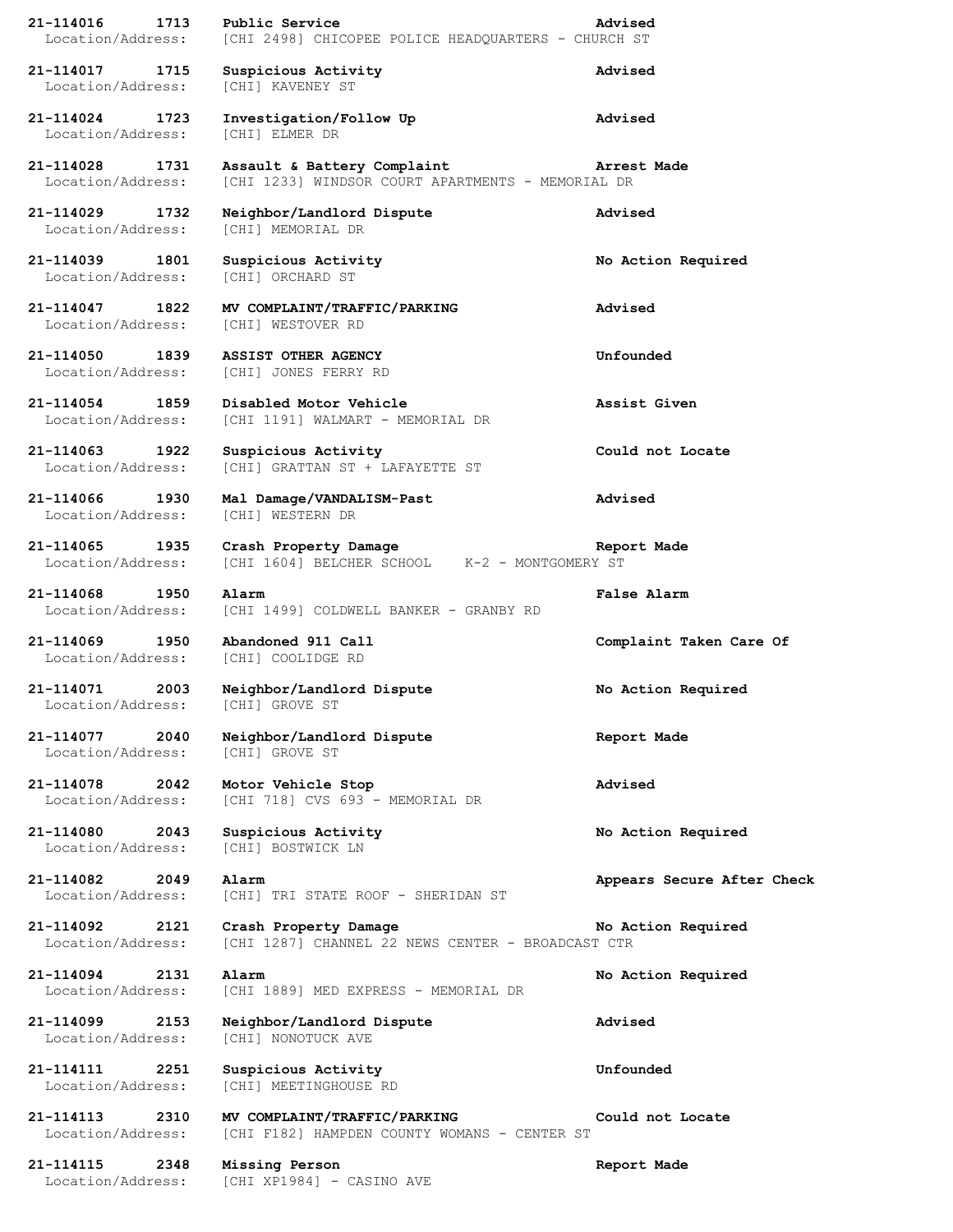## **For Date: 10/13/2021 - Wednesday**

**21-114132 0025 Suspicious Activity No Action Required** Location/Address: [CHI] NEW APARTMENTS - MCKINSTRY AVE + HAUS AVE

**21-114131 0026 Transport Service Transport Complete** Location/Address: [LUD 1] HAMPDEN COUNTY JAIL - RANDALL RD

**21-114133 0036 Motor Vehicle Stop Citation/Warning Issued** Location/Address: [CHI] EAST ST + WATSON ST

**21-114137 0101 Alarm False Alarm** Location/Address: [CHI 647] BURGER KING - MEMORIAL DR

**21-114143 0120 Disabled Motor Vehicle Assist Given** Location/Address: [CHI 346] US POST OFFICE - MAIN ST

**21-114155 0156 Suspicious Activity Advised** Location/Address: [CHI 857] SZOT PARK - SGT TRACY DR

**21-114162 0252 Motor Vehicle Stop Criminal Complaint Request** Location/Address: [CHI] MEADOW ST + MEETINGHOUSE RD

**21-114166 0304 Suspicious Activity Report Made** Location/Address: [CHI 444] WESTOVER TRAILER PARK - GRANBY RD

**21-114181 0410 Suspicious Activity Advised** Vicinity of: [CHI 1394] WALGREENS DRUGS STORE - GRANBY RD

**21-114183 0415 Abandoned 911 Call Could not Locate** Location/Address: [CHI 1233] WINDSOR COURT APARTMENTS - MEMORIAL DR

**21-114188 0446 Motor Vehicle Stop Criminal Complaint Request** Location/Address: [CHI] EAST ST + FRONTENAC ST

**21-114194 0546 Motor Vehicle Stop Citation/Warning Issued** Vicinity of: [CHI] LIBRARY - FRONT ST

**21-114212 0716 Public Service Not Served** Location/Address: [CHI] LACLEDE AVE

**21-114216 0729 Alarm False Alarm** Location/Address: [CHI] ANDRES CHIROPRATICE - MAIN ST

**21-114217 0730 Traffic Assignment No Action Required** Location/Address: [CHI 1706] JAIN AMERICAS - SHERIDAN ST

**21-114222 0750 Crash Property Damage Report Made** Vicinity of: [CHI] SHERIDAN ST + FULLER RD

**21-114233 0823 Abandoned 911 Call No Action Required** Location/Address: [CHI F860] MASON MANOR LLC - NEW LUDLOW RD

**21-114256 0943 Warrant Service Not Served** Location/Address: [CHI] ROYALTON ST

**21-114258 0946 Assault & Battery Complaint Report Made** Location/Address: [CHI] ARLMONT ST

**21-114260 1010 Abandoned 911 Call No Action Required** Location/Address: [CHI 844] FAIRVIEW MEMORIAL ELEMENTARY SCHOOL K-5 - MEMORIAL AVE

**21-114266 1024 Crash Property Damage Report Made** Location/Address: [CHI] PLEASANT ST

**21-114267 1026 Crash Property Damage No Action Required** Location/Address: [CHI] BROADWAY + EAST MAIN ST

**21-114271 1033 Crash Property Damage Report Made** Location/Address: [CHI F53] TRINITY HEALTH OF NEW ENGLAND - MONTGOMERY ST

**21-114276 1047 Larceny Complaint Past Report Made** Location/Address: [CHI F1150] CHICOPEE COMPREHENSIVE HIGH SCHOOL - MONTGOMERY ST

Vicinity of: [CHI F649] SALON BOCAGE - MEMORIAL DR

**21-114280 1050 Motor Vehicle Stop Citation/Warning Issued**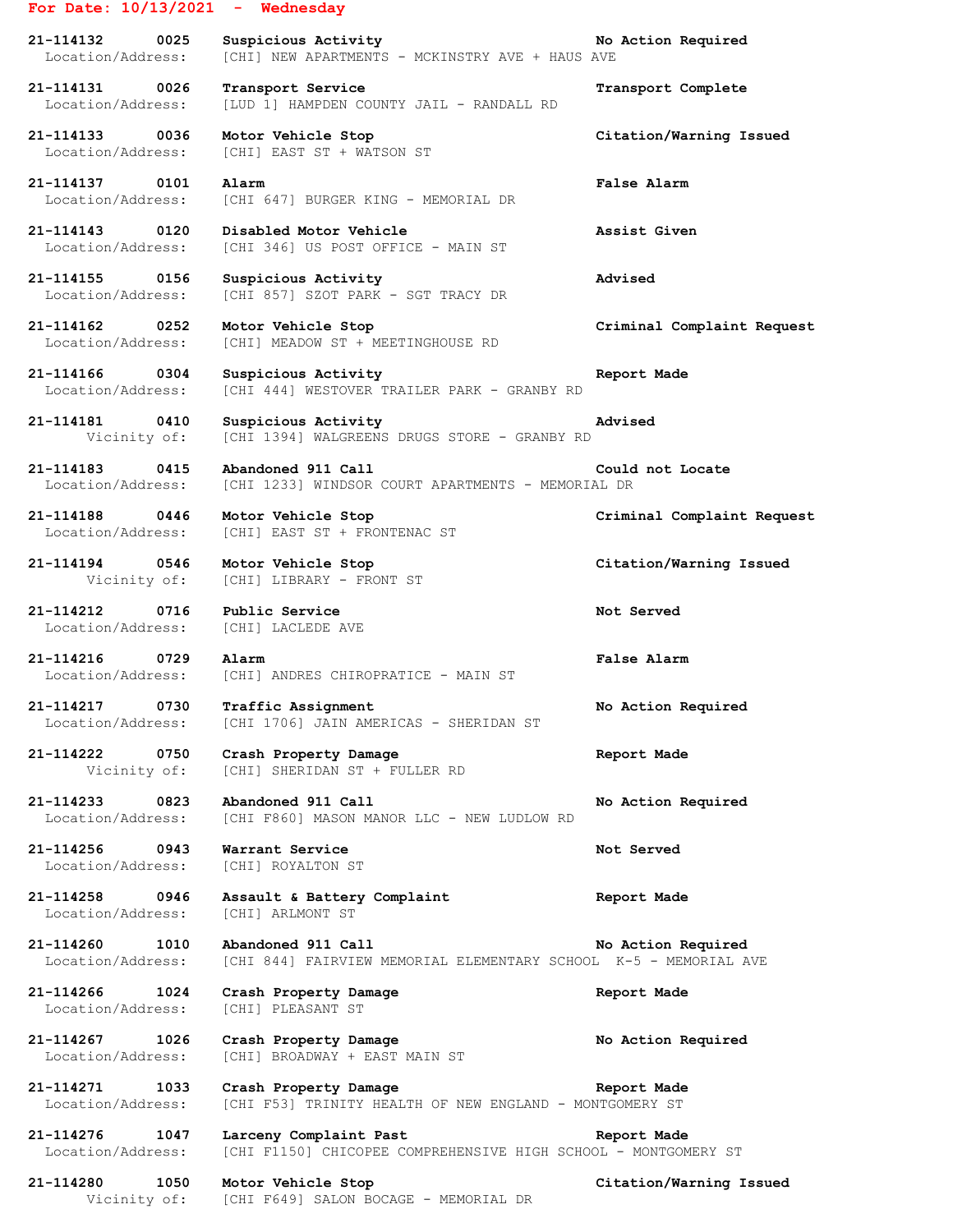**21-114288 1106 Service of a Summons Served in Hand** Location/Address: [CHI F659] UNIQUE MOTORS - MEMORIAL DR **21-114289 1106 Crash Property Damage Report Made** Location/Address: [CHI] EAST MAIN ST + BROADWAY **21-114293 1122 Abandoned/Found Property Report Made** Location/Address: [CHI] ANNIES DRIVING RANGE - CHICOPEE ST **21-114302 1157 Abandoned 911 Call Unfounded** Vicinity of: [CHI] BONNEVILLE AVE **21-114309 1223 Harassment/Threats Could not Locate** Location/Address: [CHI] BELMONT ST **21-114315 1241 Larceny Complaint Past Report Made** Location/Address: [CHI F1187] MONTCALM HEIGHTS - NEW LUDLOW RD **21-114339 1357 Harassment/Threats Report Made** Location/Address: [CHI] FRONT ST **21-114342 1405 Traffic Assignment Complaint Taken Care Of** Location/Address: [CHI F1150] CHICOPEE COMPREHENSIVE HIGH SCHOOL - ROLF AVE **21-114352 1425 Abandoned 911 Call No Action Required** Vicinity of: [CHI 839] STEFANIK SCHOOL, GENERAL. JOHN J. K-5 - MEADOW ST **21-114351 1426 Traffic Assignment Complaint Taken Care Of** Location/Address: [CHI 836] LAMBERT - LAVOIE SCHOOL K-5 - KENDALL ST **21-114366 1511 Neighbor/Landlord Dispute Report Made** Location/Address: [CHI 1281] CORLEY RENTAL PROPERTY - CHICOPEE ST **21-114375 1536 Disturbance Advised** Location/Address: [CHI 1281] CORLEY RENTAL PROPERTY - CHICOPEE ST **21-114376 1540 MV COMPLAINT/TRAFFIC/PARKING No Action Required** Location/Address: [CHI] - EDMUND ST **21-114378 1544 Abandoned 911 Call No Action Required** Location/Address: [CHI] CLARK ST **21-114382 1557 Disturbance Advised** Location/Address: [CHI 529] ARNOLDS MEAT - GRATTAN ST **21-114394 1620 Crash Property Damage Report Made** Location/Address: [CHI 1252] MARSHALL'S - MEMORIAL DR **21-114397 1624 Firearms/Shots Fired/Gun Shots Report Made** Location/Address: [CHI F846] VALLEY OPPORTUNITY COUNCIL - MT CARMEL AVE **21-114398 1627 Suspicious Activity Could not Locate** Vicinity of: [CHI] FELIX ST **21-114410 1727 Larceny Complaint Past Report Made** Location/Address: [CHI] AMES AVE **21-114417 1748 Breaking & Entering Past Report Made** Location/Address: [CHI] SKEELE ST **21-114420 1807 Abandoned 911 Call Unfounded** Location/Address: [CHI] DWIGHT ST **21-114423 1816 MV COMPLAINT/TRAFFIC/PARKING Advised** Vicinity of: [CHI 841] SZETELA EARLY CHILDHOOD SCHOOL - MACEK DR **21-114435 1852 Missing Person Report Made** Location/Address: [CHI] BROADWAY **21-114438 1916 Alarm False Alarm** Location/Address: [CHI 1206] FREEDOM CREDIT UNION - MEMORIAL DR **21-114440 1923 Crash Property Damage Report Made** Location/Address: [CHI] MEMORIAL DR **21-114439 1925 Disabled Motor Vehicle Assist Given** Location/Address: [CHI] MAIN ST + BRIDGE ST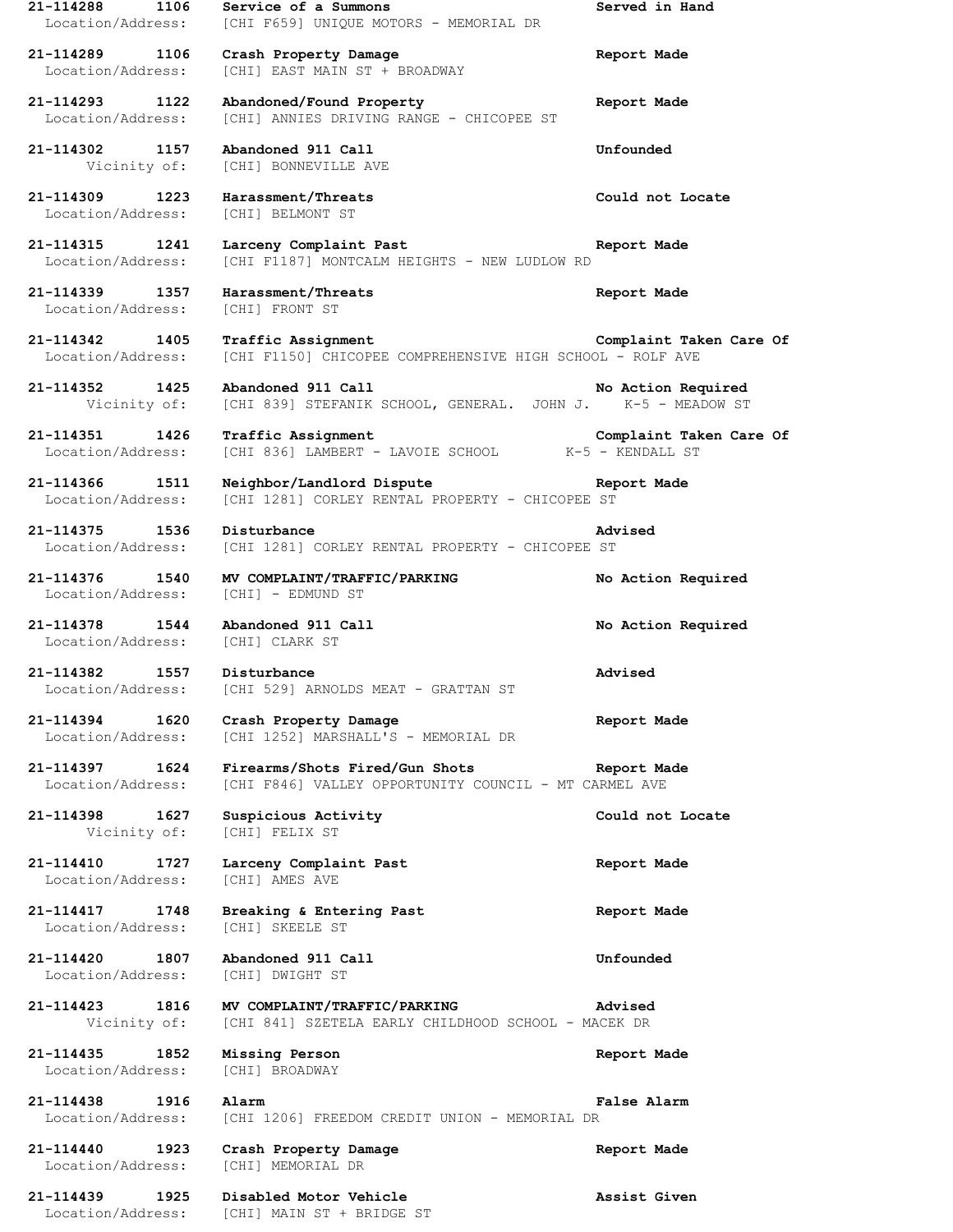| 1932<br>21-114444                      | Firearms/Shots Fired/Gun Shots<br>Vicinity of: [CHI] ALVORD AVE                | Could not Locate           |
|----------------------------------------|--------------------------------------------------------------------------------|----------------------------|
| 21-114453<br>2000<br>Location/Address: | Public Service<br>[CHI] THOMAS ST                                              | Report Made                |
| 21-114455<br>2006<br>Location/Address: | Alarm<br>[CHI] BROADWAY                                                        | False Alarm                |
| 21-114456<br>2016<br>Vicinity of:      | Motor Vehicle Stop<br>[CHI] GRANBY RD                                          | Citation/Warning Issued    |
| 21-114463<br>2035<br>Location/Address: | Transport Service<br>[LUD 1] HAMPDEN COUNTY JAIL - RANDALL RD                  | Transport Complete         |
| 21-114464 2038<br>Vicinity of:         | Motor Vehicle Stop<br>[CHI 844] FAIRVIEW AVE                                   | Advised                    |
| 21-114469<br>2054<br>Location/Address: | Mal Damage/VANDALISM-Past<br>[CHI F25] FAIRHAVEN APARTMENTS - BRITTON ST       | Report Made                |
| 21-114479 2131<br>Location/Address:    | Neighbor/Landlord Dispute<br>[CHI] COCHRAN ST                                  | Advised                    |
| 21-114476<br>2134<br>Location/Address: | Alarm<br>[CHI] MEADOW ST                                                       | False Alarm                |
| 21-114478<br>2134<br>Location/Address: | Alarm<br>[CHI F113] MILANOS PIZZERIA & RESTAURANT - CAREW ST                   | False Alarm                |
| 21-114485<br>2150<br>Location/Address: | ASSIST OTHER AGENCY<br>[CHI F860] MASON MANOR LLC - NEW LUDLOW RD              | Assist Given               |
| 21-114492<br>2241<br>Location/Address: | Crash Property Damage<br>[CHI F955] QUALITY INN - MEMORIAL DR                  | Advised                    |
| 21-114498<br>2307<br>Location/Address: | Larceny Complaint Past<br>[CHI] MEMORIAL DR                                    | Advised                    |
| 21-114500<br>2320<br>Location/Address: | Investigation/Follow Up<br>[CHI] BURTON ST                                     | Advised                    |
| 21-114503<br>2348                      | Neighbor/Landlord Dispute<br>Location/Address: [CHI] DAVIAU DR                 | Advised                    |
| For Date: $10/14/2021$ - Thursday      |                                                                                |                            |
| 21-114517<br>0027<br>Location/Address: | Motor Vehicle Stop<br>[CHI] CHICOPEE ST                                        | Citation/Warning Issued    |
| 21-114535 0051<br>Location/Address:    | Motor Vehicle Stop<br>[CHI 425] ELKS, FRATERNAL ORDERS OF - GRANBY RD          | Citation/Warning Issued    |
| 21-114540 0103<br>Location/Address:    | Abandoned 911 Call<br>[CHI] MEADOW ST                                          | No Action Required         |
| 21-114545 0114<br>Vicinity of:         | Motor Vehicle Stop<br>[CHI] MEADOW ST + CHICOPEE ST                            | Citation/Warning Issued    |
| 21-114547 0117<br>Location/Address:    | Suspicious Activity<br>[CHI 857] SZOT PARK - SGT TRACY DR                      | Advised                    |
| 21-114550 0121<br>Vicinity of:         | Suspicious Activity<br>[CHI F1537] EXTRA INNING'S J SKATAG LLC - MCKINSTRY AVE | Appears Secure After Check |
| 21-114576 0253<br>Location/Address:    | Alarm<br>[CHI F811] NINETY NINE RESTAURANT - MEMORIAL DR                       | Appears Secure After Check |
| 21-114583 0317<br>Location/Address:    | Motor Vehicle Stop<br>[CHI 670] CUMBERLAND FARMS - MEMORIAL DR                 | Advised                    |
| 21-114585 0324<br>Location/Address:    | Motor Vehicle Stop<br>[CHI 2105] DAVITT MEMORIAL BRIDGE - SPRINGFIELD ST       | Criminal Complaint Request |
| 21-114591 0408<br>Location/Address:    | Larceny Complaint Past<br>[CHI] RIVERDALE RD                                   | Report Made                |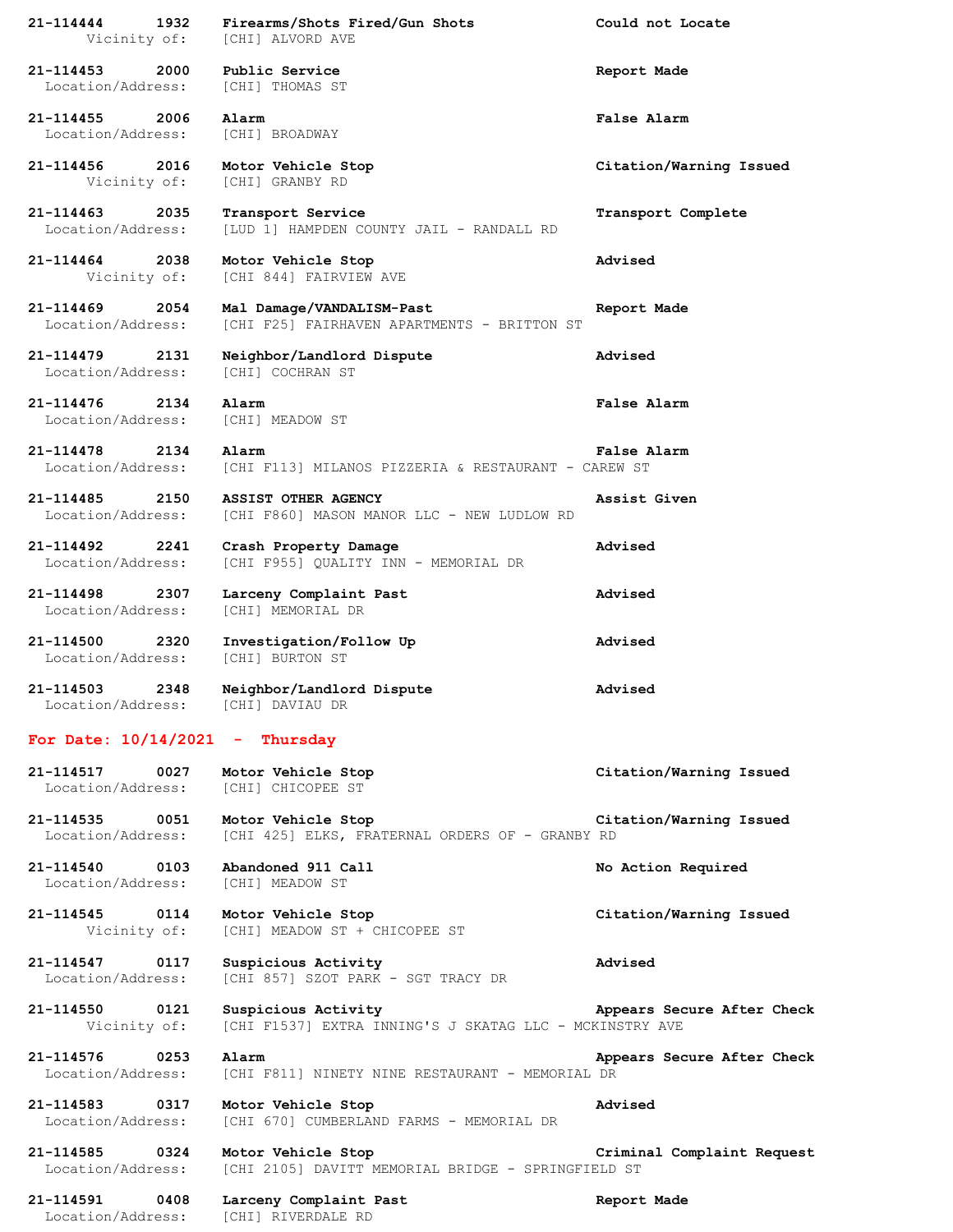**21-114602 0651 Service of a Summons Served in Hand** Location/Address: [CHI] JEFFERSON AVE **21-114603 0702 Traffic Assignment No Action Required** Location/Address: [CHI] SCHOOL ZONE - FRONT ST **21-114606 0705 Larceny Complaint Past Report Made** Location/Address: [CHI] SKEELE ST **21-114607 0713 Service of a Summons Served in Hand** Location/Address: [CHI XP1974] - COLUMBA ST **21-114613 0734 Crash Property Damage Report Made** Location/Address: [CHI 1394] WALGREENS DRUGS STORE - GRANBY RD **21-114620 0759 Crash Property Damage Unfounded** Location/Address: [CHI F685] FRONTERA GRILL - MEMORIAL DR **21-114632 0820 Abandoned/Found Property Report Made** Location/Address: [CHI 2123] WILLIMANSETT CENTER EAST - ST ANTHONY ST **21-114633 0828 Crash Property Damage Report Made** Location/Address: [CHI F1479] - EMERSON ST **21-114641 0841 Alarm Appears Secure After Check** Location/Address: [CHI] AUBURN ST **21-114668 0917 Larceny Complaint Past Report Made** Location/Address: [CHI 598] DOVERBROOK ESTATES CONDOMINIUMS - APPLEWOOD DR **21-114678 0947 Abandoned 911 Call False Alarm** Location/Address: [CHI] MCKINSTRY AVE **21-114682 0950 Crash Property Damage Report Made** Vicinity of: [CHI] MEMORIAL DR + JENNINGS ST **21-114683 0952 Warrant Service Could not Locate** Location/Address: [CHI] GILBERT AVE **21-114690 1002 Warrant Service Could not Locate** Location/Address: [CHI] ALVORD AVE **21-114695 1023 Shoplifter Report Made** Location/Address: [CHI 56] WALGREENS - JAMES ST **21-114699 1026 Shoplifter Report Made** Location/Address: [CHI 938] HOME DEPOT - MEMORIAL DR **21-114698 1027 Warrant Service Could not Locate** Location/Address: [CHI F1187] MONTCALM HEIGHTS - NEW LUDLOW RD **21-114701 1031 Drug/Narcotic Activity Report Made** Location/Address: [CHI F1150] CHICOPEE COMPREHENSIVE HIGH SCHOOL - MONTGOMERY ST **21-114705 1034 Mal Damage/VANDALISM-Past Report Made** Location/Address: [CHI 837] LITWIN SCHOOL, SGT. ROBERT R. K-5 - LITWIN LN **21-114704 1035 Abandoned 911 Call False Alarm** Vicinity of: [CHI] POPLAR ST **21-114711 1048 Crash Property Damage Report Made** Vicinity of: [CHI] OLEA ST **21-114712 1049 Larceny Complaint Past Report Made** Location/Address: [CHI 1065] CHICOPEE HIGH SCHOOL - FRONT ST **21-114717 1059 Warrant Service Could not Locate** Location/Address: [CHI] BRITTON ST **21-114720 1111 Animal Complaint Complaint Taken Care Of** Location/Address: [CHI] THORNWOOD ST **21-114735 1145 Stolen M/V L/P Report Advised** Location/Address: [CHI 1933] SHELL FOOD MART - GROVE ST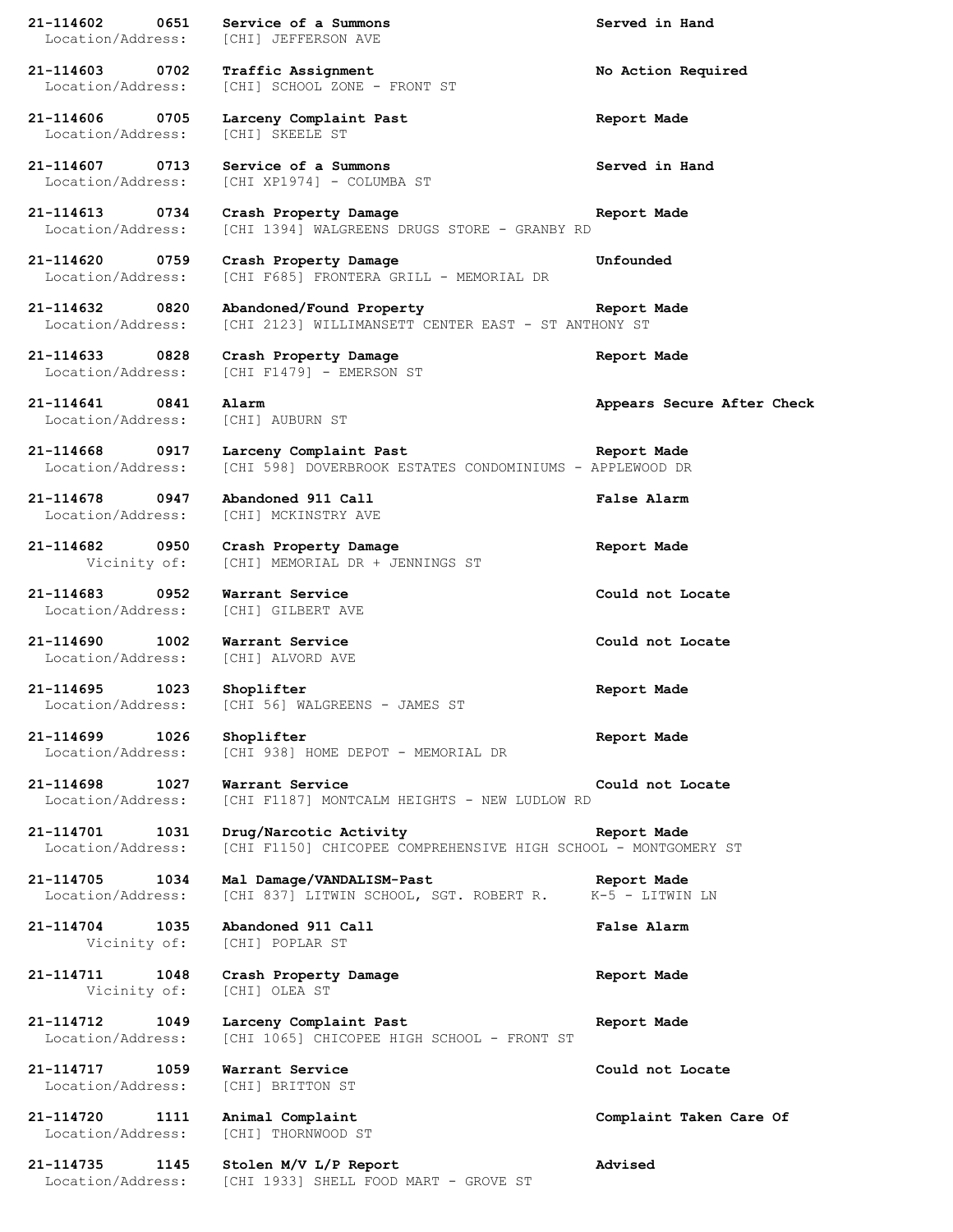**21-114749 1209 Abandoned 911 Call Advised** Location/Address: [CHI] OLD FULLER RD **21-114752 1233 Shoplifter Advised** Location/Address: [CHI 938] HOME DEPOT - MEMORIAL DR **21-114755 1234 Crash Property Damage No Action Required** Location/Address: [CHI 592] SUNOCO - F.L. ROBERTS - MONTGOMERY ST **21-114756 1247 Disturbance Complaint Taken Care Of** Location/Address: [CHI 497] MOTEL 6 - JOHNNY CAKE HOLLOW RD **21-114759 1301 Warrant Service No Action Required** Location/Address: [CHI] WOODBRIDGE RD **21-114763 1320 Warrant Service Could not Locate** Location/Address: [CHI] ELIZABETH ST **21-114774 1407 Warrant Service Could not Locate** Location/Address: [CHI] EMERALD ST **21-114786 1431 Transport Service Transport Complete** Location/Address: [CHI] COLUMBA ST **21-114789 1434 Fraud/Identity Theft Complaint Taken Care Of** Location/Address: [CHI 2498] CHICOPEE POLICE HEADQUARTERS - CHURCH ST **21-114821 1559 MV COMPLAINT/TRAFFIC/PARKING Unfounded** Location/Address: [CHI 1761] RESIDENCE INN BY MARRIOTT - MEMORIAL DR **21-114829 1614 Shoplifter Arrest Made** Location/Address: [CHI 938] HOME DEPOT - MEMORIAL DR **21-114830 1616 Public Service No Action Required** Location/Address: [CHI F825] MASS TRIAL COURT [CHICOPEE] - CHURCH ST **21-114831 1617 Disturbance Advised** Location/Address: [CHI 850] LINCOLN GROVE - PARK - BROADWAY **21-114832 1621 Motor Vehicle Stop Advised** Location/Address: [CHI 1254] STARBUCKS - MEMORIAL DR **21-114839 1641 Breaking & Entering Past No Action Required** Location/Address: [CHI 2498] CHICOPEE POLICE HEADQUARTERS - CHURCH ST **21-114840 1649 Disturbance Complaint Taken Care Of** Location/Address: [CHI] ALVORD AVE **21-114846 1658 Motor Vehicle Stop Advised** Vicinity of: [CHI] OLD FULLER RD **21-114867 1729 Public Service Advised** Location/Address: [CHI] EMERALD ST **21-114865 1731 Missing Person Advised** Location/Address: [CHI] BROADWAY **21-114866 1733 Missing Person Transport Complete** Vicinity of: [CHI] HASTINGS ST **21-114869 1735 Missing Person Advised** Location/Address: [CHI] BROADWAY **21-114872 1736 Alarm False Alarm** Location/Address: [CHI] SHERIDAN ST **21-114879 1802 Public Service Assist Given** Location/Address: [CHI] SHEPHERD ST **21-114890 1832 Shoplifter Assist Given** Location/Address: [CHI 1191] WALMART - MEMORIAL DR **21-114896 1856 Alarm False Alarm** Location/Address: [CHI] VICTORIA PARK **21-114897 1900 Crash Property Damage Report Made** Location/Address: [CHI 37] FIRST CENTRAL BAPTIST CHURCH - BROADWAY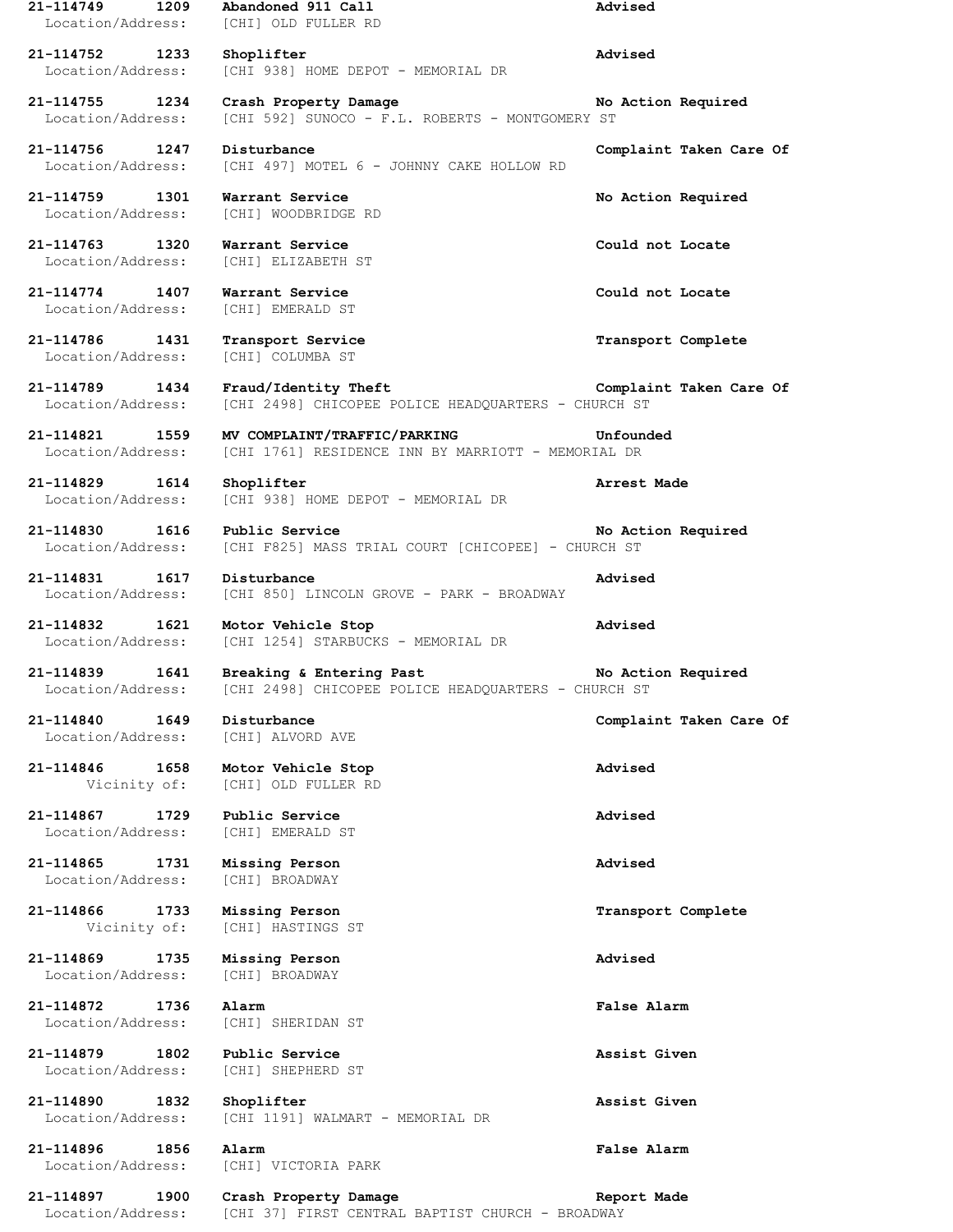| 21-114898 1903<br>Location/Address:    | Larceny Complaint Past<br>[CHI] MEMORIAL DR                                             | Report Made                |
|----------------------------------------|-----------------------------------------------------------------------------------------|----------------------------|
| 21-114900 1909<br>Location/Address:    | Disturbance<br>[CHI] RAILROAD ROW                                                       | Advised                    |
| 21-114909 1919<br>Location/Address:    | Disturbance<br>[CHI] EMERY ST + ATKINS ST                                               | Advised                    |
| 21-114911 1919<br>Location/Address:    | Neighbor/Landlord Dispute<br>[CHI] MEMORIAL DR                                          | Could not Locate           |
| 21-114914 1934<br>Location/Address:    | Larceny Complaint Past<br>[CHI] SPRINGFIELD ST                                          | Advised                    |
| 21-114918 1950<br>Location/Address:    | Disturbance<br>[CHI 1191] WALMART - MEMORIAL DR                                         | Advised                    |
| 21-114937 2057<br>Location/Address:    | Public Service<br>[CHI F1150] CHICOPEE COMPREHENSIVE HIGH SCHOOL - MONTGOMERY ST        | Assist Given               |
| 21-114943 2105<br>Location/Address:    | Crash Personal Injury<br>[CHI 1761] RESIDENCE INN BY MARRIOTT - MEMORIAL DR             | Report Made                |
| 21-114949 2121<br>Location/Address:    | Suspicious Activity<br>[CHI] EMPIRE ST                                                  | Could not Locate           |
| 21-114956 2204<br>Location/Address:    | Motor Vehicle Stop<br>[CHI] GRANBY RD + FISHER RD                                       | Citation/Warning Issued    |
| 21-114959 2209<br>Vicinity of:         | MV COMPLAINT/TRAFFIC/PARKING<br>[CHI] ASHGROVE ST                                       | Unfounded                  |
| 21-114971 2253<br>Location/Address:    | Breaking & Entering Past<br>[CHI] GRAPE ST                                              | Report Made                |
| 21-114975<br>2313                      | Alarm<br>Location/Address: [CHI XF1657] J. POLEP DISTRIBUTION SERVICES - SHERIDAN ST    | False Alarm                |
| For Date: $10/15/2021$ - Friday        |                                                                                         |                            |
| 21-114988<br>0016<br>Location/Address: | Unwanted Party/Undesirable<br>[CHI 276] SUNOCO A PLUS MINI MART - CHICOPEE ST           | Complaint Taken Care Of    |
| 21-114991 0022                         | Motor Vehicle Stop<br>Location/Address: [CHI] @ I291 EXIT TOWARDS SPFLD - SHAWINIGAN DR | Criminal Complaint Request |
| 21-114992 0023<br>Location/Address:    | MV COMPLAINT/TRAFFIC/PARKING<br>[CHI F182] HAMPDEN COUNTY WOMANS - CENTER ST            | Complaint Taken Care Of    |
| 21-114997 0036<br>Location/Address:    | Motor Vehicle Stop<br>[CHI 1153] AUTO ZONE - MEMORIAL DR                                | Citation/Warning Issued    |
| 21-115011 0102<br>Location/Address:    | Unwanted Party/Undesirable                                                              | Advised                    |
| 21-115022 0124<br>Location/Address:    | [CHI 1243] ST. PAT'S CEMETERY - FULLER RD                                               |                            |
|                                        | Motor Vehicle Stop<br>[CHI] CHICOPEE ST                                                 | Citation/Warning Issued    |
| 21-115045 0248<br>Location/Address:    | Shoplifter<br>[CHI 574] PRIDE - MONTGOMERY ST                                           | Report Made                |
| 21-115058 0448<br>Location/Address:    | Breaking & Entering Past<br>[CHI 718] CVS 693 - MEMORIAL DR                             | Report Made                |
| 21-115070 0716<br>Location/Address:    | Traffic Assignment<br>[CHI] SHERIDAN ST + HOLIDAY CIR                                   | No Action Required         |
| 21-115072 0721<br>Location/Address:    | Mal Damage/VANDALISM-Past<br>[CHI 128] ST ROSE DE LIMA CEMETARY - OLSEN ST              | Report Made                |
| 21-115076<br>0735<br>Location/Address: | Stolen M/V L/P Report<br>[CHI 1558] - CLARK ST                                          | Report Made                |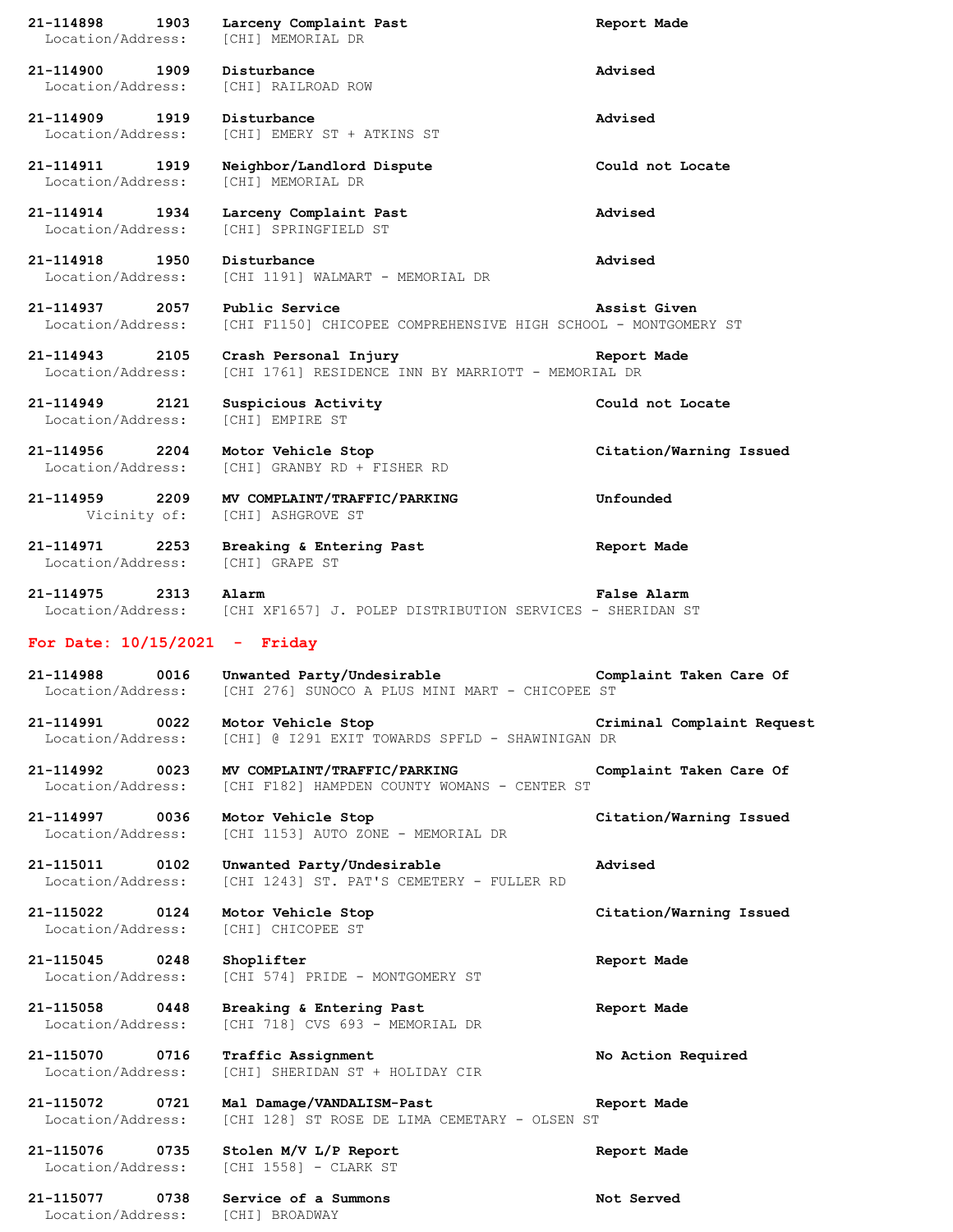| 21-115096<br>0833<br>Location/Address: | Alarm<br>[CHI F1585] BROADWAY AUTO SHOP INC - BROADWAY                           | False Alarm             |
|----------------------------------------|----------------------------------------------------------------------------------|-------------------------|
|                                        |                                                                                  |                         |
| 21-115099 0841<br>Location/Address:    | Warrant Service<br>[CHI] ROYALTON ST                                             | Unfounded               |
| 21-115102 0856<br>Location/Address:    | Animal Complaint<br>[CHI] CONCORD ST                                             | No Action Required      |
| 21-115117<br>0953<br>Vicinity of:      | Suspicious Activity<br>[CHI] FOREST ST                                           | Unfounded               |
| 21-115135<br>1035<br>Location/Address: | Mal Damage/VANDALISM-Past<br>[CHI] WILDERMERE ST                                 | Advised                 |
| 21-115144 1100<br>Location/Address:    | Public Service<br>[CHI F1150] CHICOPEE COMPREHENSIVE HIGH SCHOOL - MONTGOMERY ST | No Action Required      |
| 21-115151 1134<br>Location/Address:    | MV COMPLAINT/TRAFFIC/PARKING<br>[CHI] DAVIAU DR                                  | Advised                 |
| 21-115150 1135<br>Location/Address:    | Animal Complaint<br>[CHI] MCKINSTRY AVE                                          | Unfounded               |
| 21-115157 1152<br>Location/Address:    | Service of a Summons<br>[CHI] DWIGHT ST                                          | Served in Hand          |
| 21-115164 1220<br>Location/Address:    | Service of a Summons<br>[CHI] STONINA DR                                         | Served in Hand          |
| 21-115166<br>1229<br>Location/Address: | Larceny Complaint Past<br>[CHI] ALVORD AVE                                       | Report Made             |
| 21-115170 1247<br>Location/Address:    | Crash Property Damage<br>[CHI] LEONA AVE                                         | Report Made             |
| 21-115190<br>1340<br>Location/Address: | Unwanted Party/Undesirable<br>[CHI 1196] SHELL - WEST ST                         | Unfounded               |
| 21-115192<br>1355<br>Location/Address: | Shoplifter<br>[CHI 938] HOME DEPOT - MEMORIAL DR                                 | Complaint Taken Care Of |
| 21-115196<br>1409<br>Vicinity of:      | Disabled Motor Vehicle<br>[CHI 1394] WALGREENS DRUGS STORE - GRANBY RD           | Advised                 |
| 1418<br>21-115200<br>Location/Address: | Shoplifter<br>[CHI 1191] WALMART - MEMORIAL DR                                   | Arrest Made             |
| 21-115204 1421<br>Location/Address:    | MV COMPLAINT/TRAFFIC/PARKING<br>[CHI F25] FAIRHAVEN APARTMENTS - BRITTON ST      | No Action Required      |
| 21-115223<br>1503<br>Location/Address: | Warrant Service<br>[CHI F1195] EAGLE CREST PROPERTY - CHICOPEE ST                | Could not Locate        |
| 21-115224<br>1526<br>Location/Address: | Trespasser/Trespassing<br>[CHI] BELL ST                                          | Could not Locate        |
| 21-115230 1539<br>Location/Address:    | Shoplifter<br>[CHI 638] BJS WHOLESALE FOOD WAREHOUSE - MEMORIAL DR               | No Action Required      |
| 21-115232<br>1542<br>Location/Address: | Harassment/Threats<br>[CHI] ST JACQUES AVE                                       | Advised                 |
| 21-115254 1616<br>Location/Address:    | Shoplifter<br>[CHI 638] BJS WHOLESALE FOOD WAREHOUSE - MEMORIAL DR               | Report Made             |
| 21-115260<br>1625<br>Location/Address: | Fraud/Identity Theft<br>[CHI 744] POLISH NATIONAL CREDIT UNION - MAIN ST         | Report Made             |
| 21-115262<br>1627<br>Location/Address: | Neighbor/Landlord Dispute<br>[CHI] BROOKS AVE                                    | Advised                 |
| 21-115271<br>1649<br>Location/Address: | Disturbance<br>[CHI F1250] ORANGE PARK MANAGEMENT - SPRINGFIELD ST               | Advised                 |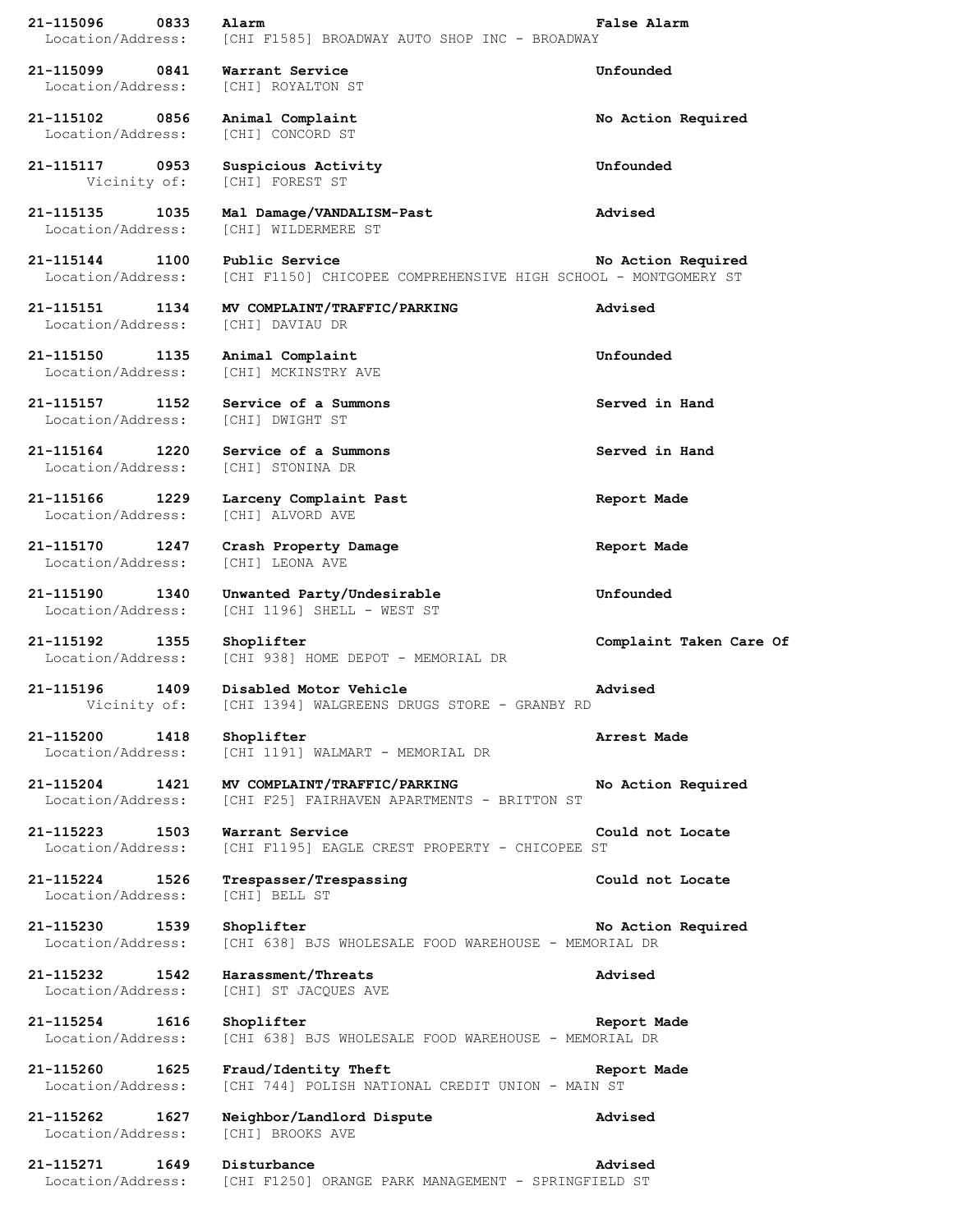| 21-115276 1701<br>Vicinity of:         | Crash Property Damage<br>[CHI] MEETINGHOUSE RD                                  | Report Made                |
|----------------------------------------|---------------------------------------------------------------------------------|----------------------------|
| 21-115277 1701<br>Location/Address:    | Stolen M/V L/P Report<br>[CHI] MEADOW ST                                        | Report Made                |
| 21-115287 1725<br>Vicinity of:         | Crash Property Damage<br>[CHI] NORTHBOUND LANE BEFORE JENNINGS ST - MEMORIAL DR | Report Made                |
| 21-115295 1741<br>Vicinity of:         | MV COMPLAINT/TRAFFIC/PARKING<br>[CHI] GRATTAN ST                                | Could not Locate           |
| 21-115304 1807<br>Location/Address:    | Suspicious Activity<br>[CHI 849] RIVERS PARK - ALDEN ST                         | No Action Required         |
| 21-115322 1926<br>Vicinity of:         | Stolen M/V L/P Report<br>[CHI F135] THE MUNICH HAUS - CENTER ST                 | No Action Required         |
| 21-115329 1949<br>Location/Address:    | Larceny Complaint Past<br>[CHI 1761] RESIDENCE INN BY MARRIOTT - MEMORIAL DR    | Report Made                |
| 21-115336 2025<br>Location/Address:    | MV COMPLAINT/TRAFFIC/PARKING<br>[CHI] NASH ST                                   | No Action Required         |
| 21-115337 2027<br>Location/Address:    | Public Service<br>[CHI] NORA ST                                                 | No Action Required         |
| 21-115341 2056<br>Location/Address:    | Transport Service<br>[LUD 1] HAMPDEN COUNTY JAIL - RANDALL RD                   | Transport Complete         |
| 21-115360 2134<br>Location/Address:    | Unwanted Party/Undesirable<br>[CHI 674] KENTUCKY FRIED CHICKEN - MEMORIAL DR    | Advised                    |
| 21-115363 2145<br>Location/Address:    | Disabled Motor Vehicle<br>[CHI 1287] CHANNEL 22 NEWS CENTER - BROADCAST CTR     | Assist Given               |
| 21-115366 2149<br>Location/Address:    | ASSIST OTHER AGENCY<br>[CHI] ACREBROOK DR                                       | No Action Required         |
| 21-115380 2241 Disturbance             | Vicinity of: [CHI F1556] FALLS VIEW APARTMENTS - EAST MAIN ST                   | Could not Locate           |
| For Date: $10/16/2021$ - Saturday      |                                                                                 |                            |
| 21-115406<br>0039<br>Location/Address: | Motor Vehicle Stop<br>[CHI F43] BLUE ROOM CAFE - BROADWAY                       | Report Made                |
| 21-115419<br>0118<br>Location/Address: | Alarm<br>[CHI F661] LIQUORS 44 - MEMORIAL DR                                    | <b>False Alarm</b>         |
| 21-115420<br>0122<br>Location/Address: | Motor Vehicle Stop<br>[CHI] MCKINSTRY AVE + WINDSOR ST                          | Citation/Warning Issued    |
| 21-115426 0140<br>Vicinity of:         | Motor Vehicle Stop<br>[CHI] BRITTON ST                                          | Citation/Warning Issued    |
| 21-115428<br>0144<br>Location/Address: | Suspicious Activity<br>[CHI 287] TEDDY BEAR POOLS & SPAS - EAST ST              | Advised                    |
| 21-115446 0231<br>Location/Address:    | Motor Vehicle Stop<br>[CHI] HAMPDEN ST + SPRINGFIELD ST                         | Citation/Warning Issued    |
| 0244<br>21-115447<br>Vicinity of:      | Motor Vehicle Stop<br>[CHI] EAST MAIN ST + BRIDGE ST                            | Citation/Warning Issued    |
| 21-115451<br>0253<br>Location/Address: | Suspicious Activity<br>[CHI] CENTER ON THE BRIDGE - CHICOPEE ST                 | Could not Locate           |
| 21-115454<br>0302<br>Location/Address: | Motor Vehicle Stop<br>[CHI] MCKINSTRY AVE + SOUTHERN DR                         | Criminal Complaint Request |
| 21-115456<br>0307<br>Location/Address: | Motor Vehicle Stop<br>[CHI] BONNEVILLE AVE + FRONT ST                           | Arrest Made                |
| 21-115459<br>0309<br>Location/Address: | Abandoned 911 Call<br>[CHI] BLANCHE ST                                          | Could not Locate           |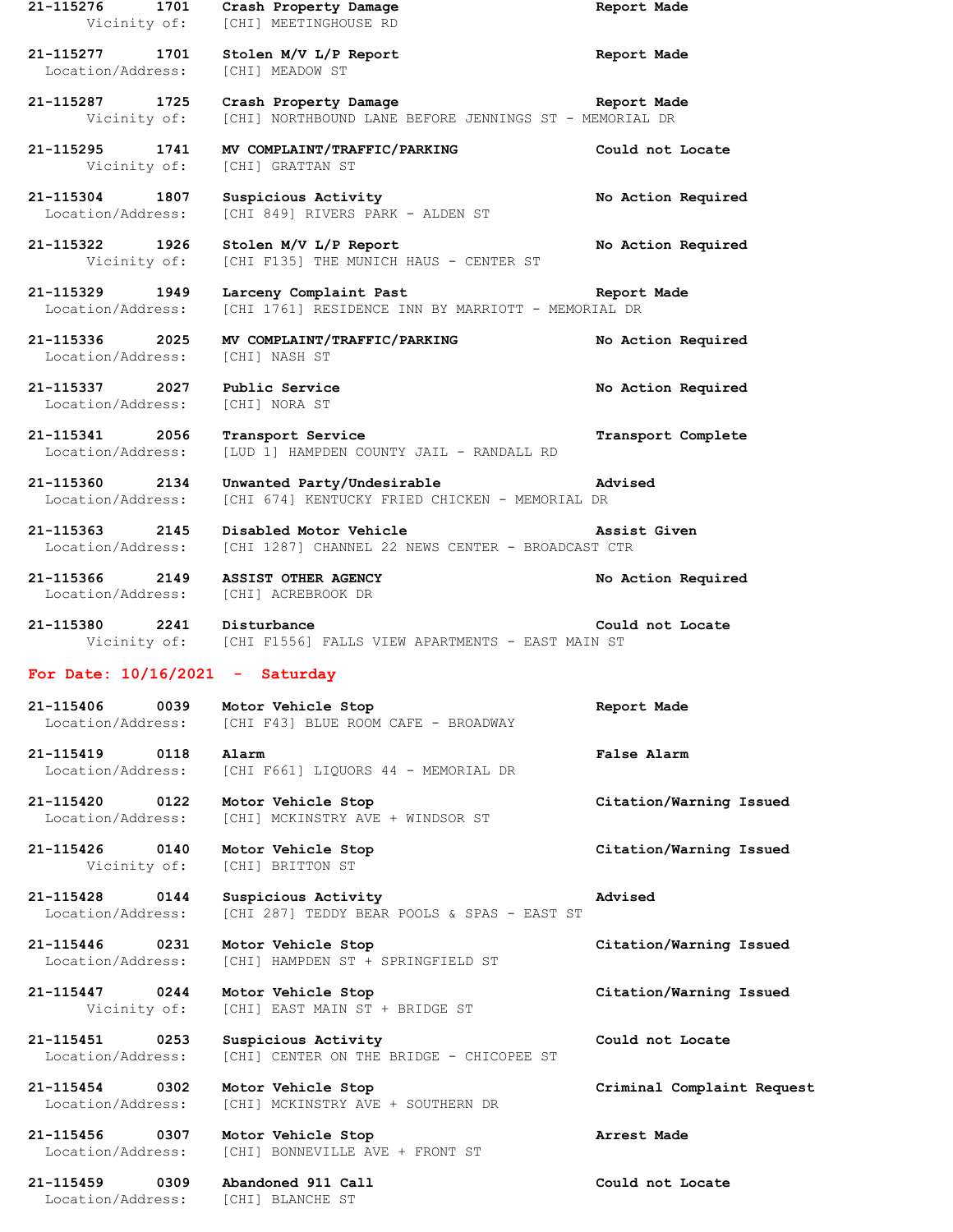**21-115464 0339 Suspicious Activity No Action Required** Vicinity of: [CHI 146] MCKINLEY HOUSE APARTMENTS - ASINOF AVE **21-115472 0427 Motor Vehicle Stop Citation/Warning Issued** Vicinity of: [CHI] BRIDGE ST **21-115477 0511 Public Service Advised** Location/Address: [CHI] EAST MAIN ST + BRIDGE ST **21-115478 0519 Suspicious Activity Advised** Location/Address: [CHI F1556] FALLS VIEW APARTMENTS - EAST MAIN ST **21-115486 0701 Motor Vehicle Stop Citation/Warning Issued** Location/Address: [CHI] GRATTAN ST + PHILATHEA ST **21-115491 0746 Mal Damage/VANDALISM-Past Report Made** Location/Address: [CHI] STONINA DR **21-115493 0805 Alarm False Alarm** Location/Address: [CHI 1824] CHICOPEE STREET GENERAL STORE - CHICOPEE ST **21-115494 0811 Alarm False Alarm** Location/Address: [CHI 2112] THEORY WELLNESS - FULLER RD **21-115505 0826 Service of a Summons Served in Hand** Location/Address: [CHI] LUCRETIA AVE **21-115509 0834 Service of a Summons Not Served** Location/Address: [CHI] LUCRETIA AVE **21-115511 0838 Neighbor/Landlord Dispute Advised** Location/Address: [CHI] LAUZIER TER **21-115515 0843 Service of a Summons Not Served** Location/Address: [CHI F1406] - CHICOPEE ST **21-115518 0856 Service of a Summons Not Served** Location/Address: [CHI] RIVERS AVE **21-115529 0924 Service of a Summons Not Served** Location/Address: [CHI] ELCON DR **21-115540 0936 Larceny Complaint Past Report Made** Location/Address: [CHI] WASHINGTON ST **21-115543 0945 Service of a Summons Served in Hand** Location/Address: [CHI F3001] KIRBY SCHOOL APARTMENTS - MCKINSTRY AVE **21-115551 1006 Suspicious Activity Advised** Location/Address: [CHI 31] US POSTAL SERVICE - FIRST AVE **21-115556 1017 Service of a Summons Not Served** Location/Address: [CHI] CRESCENT DR **21-115559 1028 Mal Damage/VANDALISM-Past Report Made** Location/Address: [CHI] MONTGOMERY ST **21-115561 1031 Service of a Summons Served in Hand** Location/Address: [CHI] EASTERN DR **21-115562 1038 Service of a Summons Not Served** Location/Address: [CHI] EASTERN DR **21-115565 1041 Service of a Summons Not Served** Location/Address: [CHI] GRATTAN ST **21-115568 1057 Alarm False Alarm** Location/Address: [CHI] TOLPA CIR **21-115575 1113 Larceny Complaint Past Report Made** Location/Address: [CHI] NORMAN ST **21-115578 1132 Warrant Service Could not Locate** Location/Address: [CHI] MEMORIAL DR **21-115579 1135 Unwanted Party/Undesirable Advised**

Location/Address: [CHI] ROOSEVELT AVE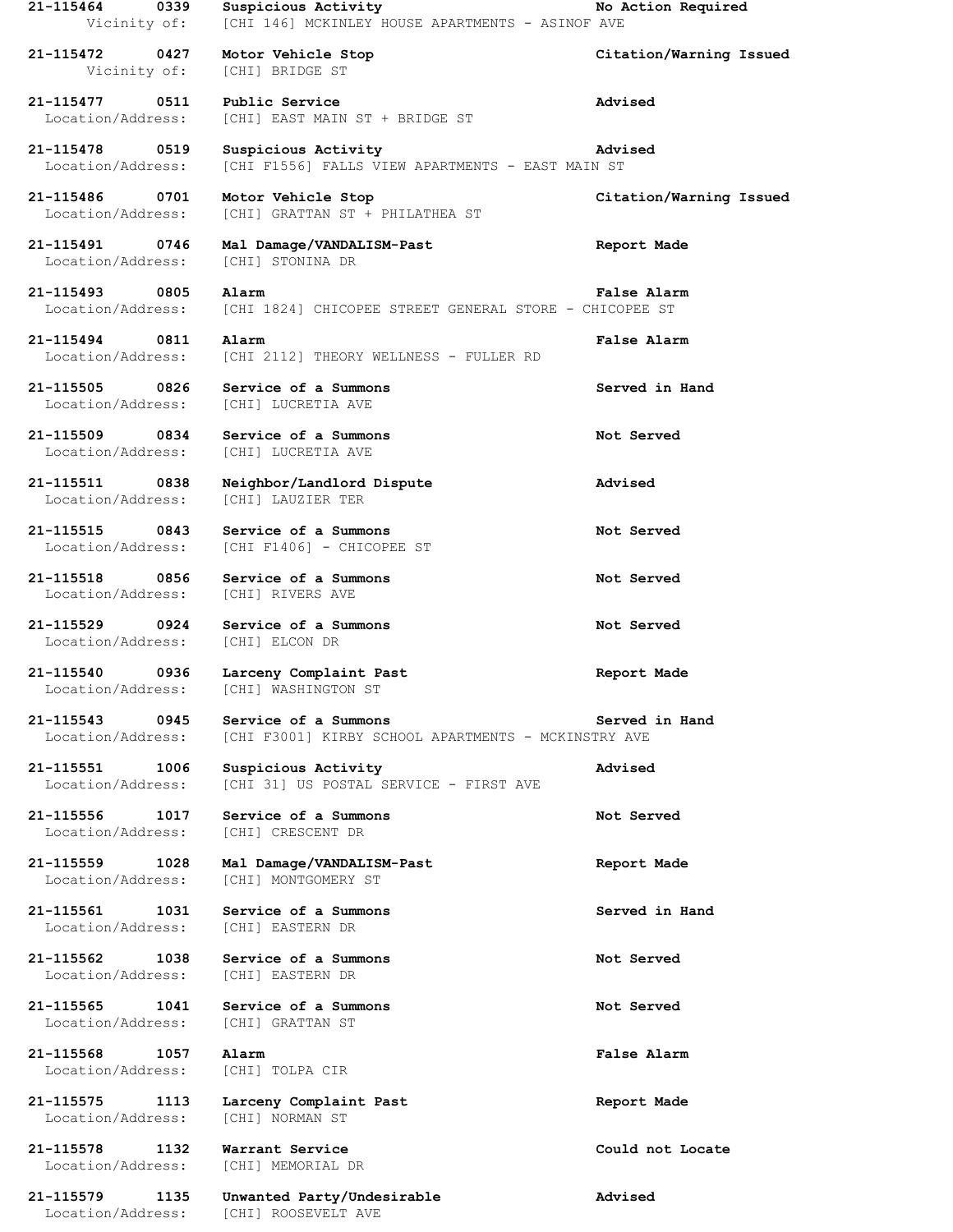**21-115580 1147 Abandoned 911 Call Could not Locate** Location/Address: [CHI 497] MOTEL 6 - JOHNNY CAKE HOLLOW RD **21-115586 1216 Harassment/Threats Report Made** Location/Address: [CHI 644] STOP & SHOP SUPERMARKET - MEMORIAL DR **21-115588 1223 Breaking & Entering Past Report Made** Location/Address: [CHI] RIMMON AVE **21-115602 1317 Service of a Summons Not Served** Location/Address: [CHI] MEADOW ST **21-115604 1318 Suspicious Activity Advised** Location/Address: [CHI] ROBINSON DR **21-115614 1410 Unwanted Party/Undesirable Served in Hand** Location/Address: [CHI 1196] SHELL - WEST ST **21-115615 1412 Alarm False Alarm** Location/Address: [CHI 1952] EXPERIENCE WELLNESS CENTER - DALLAIRE AVE **21-115619 1414 Disturbance Report Made** Location/Address: [CHI 1191] WALMART - MEMORIAL DR **21-115624 1422 Animal Complaint Advised** Location/Address: [CHI] ACROSS FROM MUNICH HAUS - CENTER ST **21-115631 1505 Alarm False Alarm** Location/Address: [CHI F462] LEONI WIRE INC. - GRIFFITH RD **21-115635 1528 Alarm False Alarm** Location/Address: [CHI 844] FAIRVIEW MEMORIAL ELEMENTARY SCHOOL K-5 - MEMORIAL AVE **21-115638 1551 Fraud/Identity Theft Report Made** Location/Address: [CHI 2498] CHICOPEE POLICE HEADQUARTERS - CHURCH ST **21-115646 1606 Shoplifter Arrest Made** Location/Address: [CHI F1342] CVS PHARMACY - CENTER ST **21-115663 1653 MV COMPLAINT/TRAFFIC/PARKING Could not Locate** Location/Address: [CHI] TOWARDS - GRANBY RD **21-115669 1713 Harassment/Threats Report Made** Location/Address: [CHI] LAUREL ST **21-115667 1714 MV COMPLAINT/TRAFFIC/PARKING Could not Locate** Location/Address: [CHI] HEADING SOUTH - MEMORIAL DR **21-115678 1740 ASSIST OTHER AGENCY Assist Given** Location/Address: [CHI] GRATTAN ST **21-115679 1743 Crash Property Damage Report Made** Location/Address: [CHI 1191] WALMART - MEMORIAL DR **21-115680 1750 Alarm False Alarm** Location/Address: [CHI F1488] HARVESTFIELD CHURCH - FRONT ST **21-115682 1801 Disturbance Advised** Location/Address: [CHI] EMERALD ST **21-115685 1810 Abandoned 911 Call No Action Required** Location/Address: [CHI] BERNARD ST **21-115691 1830 Illegal Dumping Advised** Location/Address: [CHI F1150] CHICOPEE COMPREHENSIVE HIGH SCHOOL - MONTGOMERY ST **21-115693 1834 MV COMPLAINT/TRAFFIC/PARKING Could not Locate** Vicinity of: [CHI] PROSPECT ST **21-115698 1858 Harassment/Threats Advised** Location/Address: [CHI 2498] CHICOPEE POLICE HEADQUARTERS - CHURCH ST **21-115702 1929 Motor Vehicle Stop Advised** Vicinity of: [CHI 1338] POPEYES CHICKEN & BISCUITS - MEMORIAL DR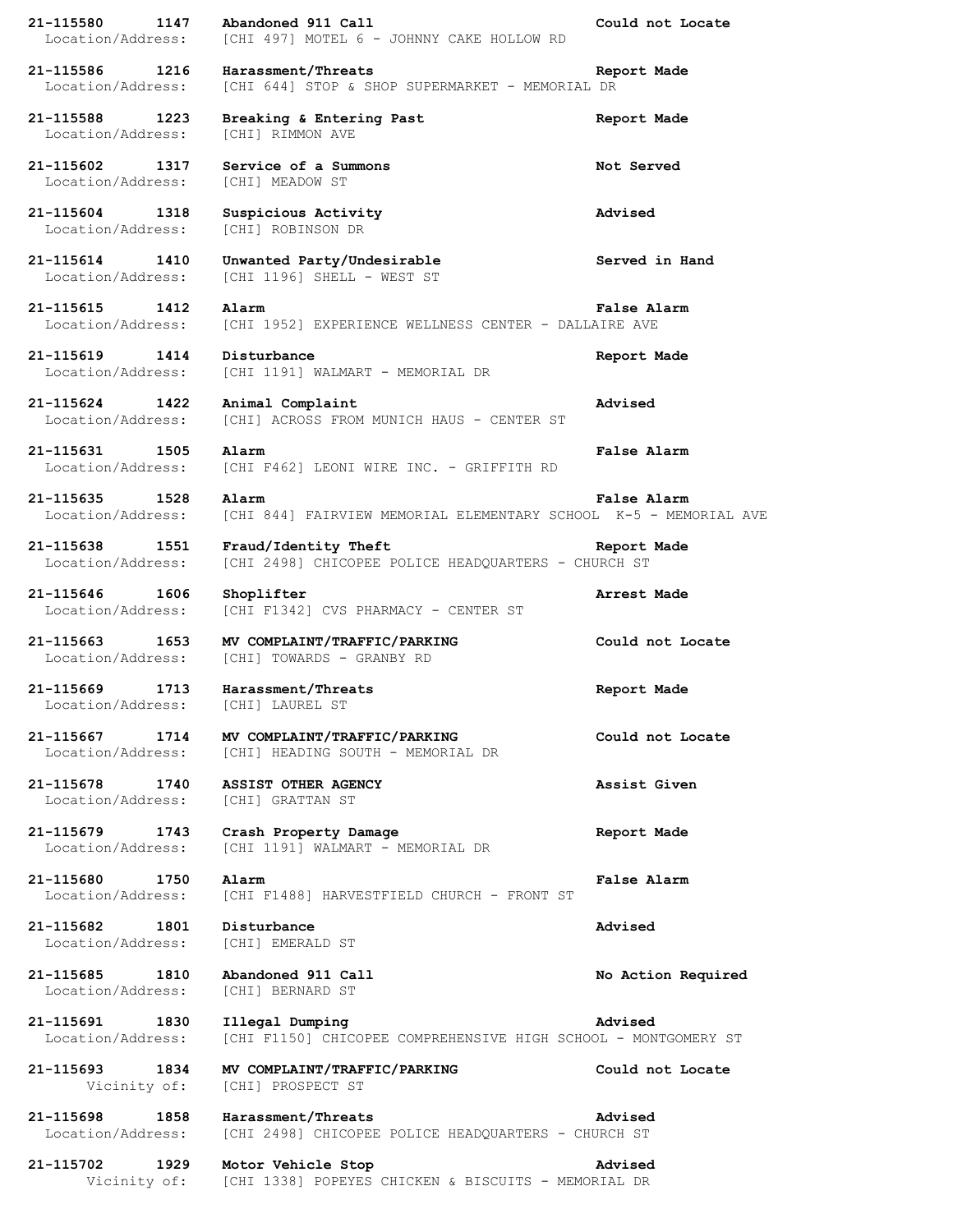| 21-115703<br>1932<br>Location/Address:            | Mal Damage/Vandalism-In Progress<br>[CHI 844] FAIRVIEW MEMORIAL ELEMENTARY SCHOOL K-5 - MEMORIAL AVE | Report Made                |
|---------------------------------------------------|------------------------------------------------------------------------------------------------------|----------------------------|
|                                                   |                                                                                                      |                            |
| 21-115711<br>2016<br>Location/Address:            | Harassment/Threats<br>[CHI 2498] CHICOPEE POLICE HEADQUARTERS - CHURCH ST                            | Report Made                |
| 21-115715 2043<br>Location/Address:               | Fireworks Complaint<br>[CHI] DAYTON ST                                                               | Advised                    |
| 21-115716<br>2044<br>Location/Address:            | Abandoned 911 Call<br>[CHI 2613] COLLEGE OF OUR LADY OF THE ELMS - SPRINGFIELD ST                    | No Action Required         |
| 21-115717 2047<br>Location/Address:               | Abandoned 911 Call<br>[CHI] SMITH ST                                                                 | False Alarm                |
| 21-115725<br>2059<br>Location/Address:            | Missing Person<br>[CHI] HAMPDEN ST                                                                   | Report Made                |
| 21-115724<br>2101<br>Location/Address:            | Abandoned 911 Call<br>[CHI] BURTON ST                                                                | False Alarm                |
| 21-115727 2106<br>Location/Address:               | MV COMPLAINT/TRAFFIC/PARKING<br>[CHI] HARUTA - WEST ST                                               | Advised                    |
| 21-115730<br>2108<br>Location/Address:            | Suspicious Activity<br>[CHI] ACKER CIR                                                               | Could not Locate           |
| 21-115733<br>2113<br>Location/Address:            | Abandoned 911 Call<br>[CHI] GRATTAN ST                                                               | False Alarm                |
| 21-115746<br>2223<br>Location/Address:            | Disturbance<br>[CHI 692] GIOVANNIS PIZZA SHOP - MEMORIAL DR                                          | Advised                    |
| 21-115765<br>2351                                 | Disturbance<br>Vicinity of: [CHI] CHICOPEE ST + GRATTAN ST                                           | Unfounded                  |
| For Date: $10/17/2021 -$                          | Sunday                                                                                               |                            |
| 0004<br>21-115772<br>Vicinity of:                 | Suspicious Activity<br>[CHI] RIVERDALE RD                                                            | Unfounded                  |
| 21-115779<br>0026<br>Location/Address:            | Crash Personal Injury<br>[CHI] GRATTAN ST                                                            | Criminal Complaint Request |
| 21-115783<br>0046<br>Vicinity of:                 | MV COMPLAINT/TRAFFIC/PARKING<br>[CHI] ANN ST + PERVIER AVE                                           | Could not Locate           |
| 21-115794<br>0141<br>Vicinity of:                 | MV COMPLAINT/TRAFFIC/PARKING<br>[CHI] BRIDGE ST                                                      | Could not Locate           |
| 0152<br>21-115796<br>Vicinity of:                 | Robbery- Armed<br>[CHI F621] FAMILY DOLLAR - EXCHANGE ST                                             | Report Made                |
| 0216<br>21-115801<br>Location/Address:            | Missing Person<br>[CHI] BROADWAY                                                                     | Report Made                |
| 21-115811 0303<br>Location/Address:               | Suspicious Activity<br>[CHI] LEONA AVE                                                               | Could not Locate           |
| 21-115816 0315<br>Location/Address:               | Suspicious Activity<br>[CHI] FEDAK DR                                                                | Could not Locate           |
| 21-115819 0330                                    | MV COMPLAINT/TRAFFIC/PARKING<br>Vicinity of: [CHI] TREMONT ST                                        | Complaint Taken Care Of    |
| 21-115821<br>0337<br>Location/Address:            | Abandoned 911 Call<br>[CHI] MONTGOMERY ST                                                            | No Action Required         |
| 21-115823<br>0343<br>Vicinity of: [CHI] WALTON ST | Breaking & Entering Past                                                                             | Report Made                |
| 21-115824<br>0351<br>Location/Address:            | Suspicious Activity<br>[CHI 852] GARRITY PARK - PETER ST                                             | Advised                    |
| 21-115835<br>0524<br>Location:                    | ASSIST OTHER AGENCY<br>[CHI] HOLYOKE - WALNUT AND APPLETON                                           | Arrest Made                |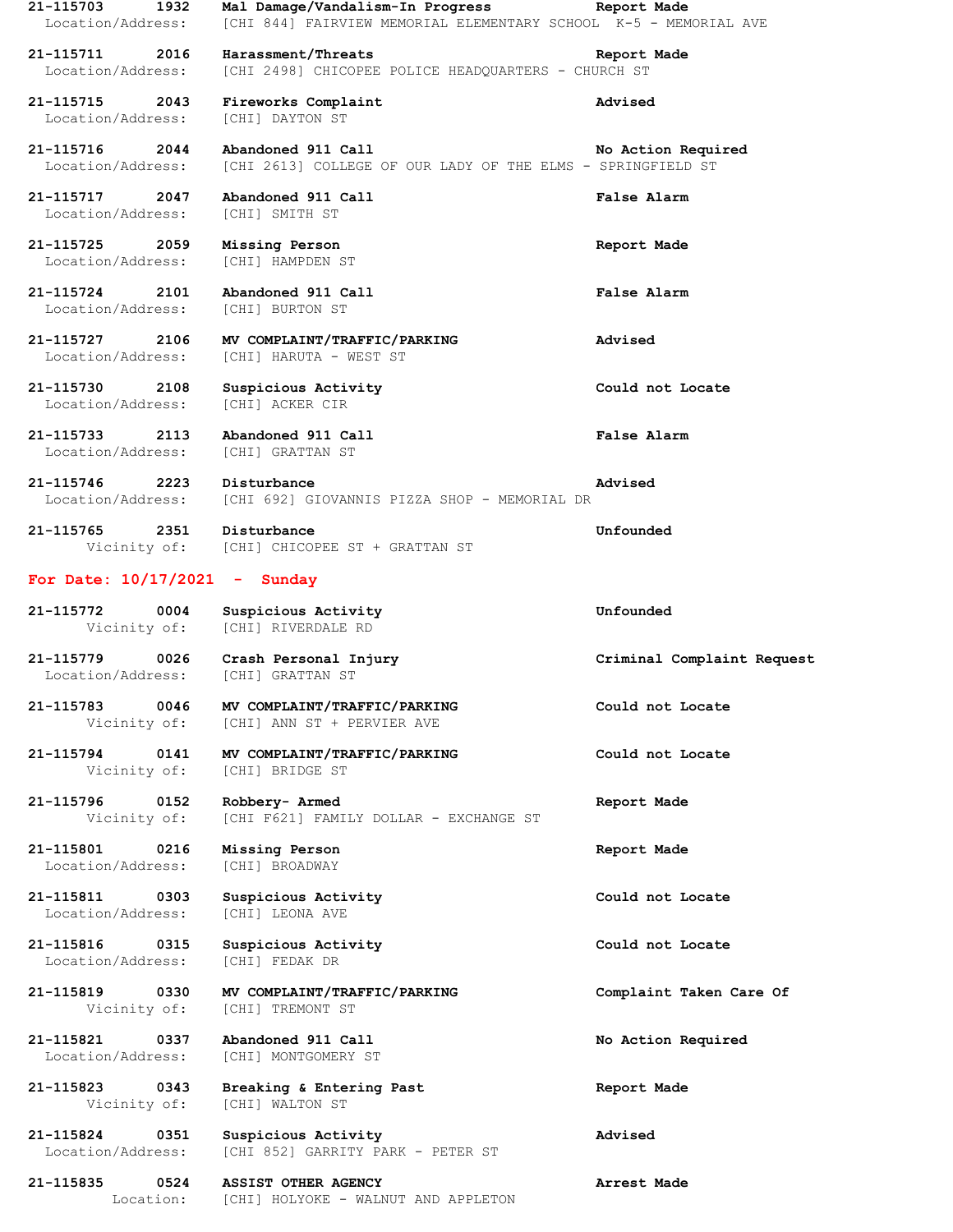Location/Address: [CHI] LEMUEL AVE

Location/Address: [CHI 1906] EUSMEILIANY HAIR AND NAIL SALON - PERKINS ST

Location/Address: [CHI XP1974] - COLUMBA ST

**21-115955 1424 Breaking & Entering Past Report Made** Location/Address: [CHI 1355] - ARTHUR ST

**21-115836 0612 Alarm False Alarm** Location/Address: [CHI 214] 21ST CENTURY POOLS & SPAS - MEMORIAL DR

**21-115837 0615 Abandoned 911 Call Could not Locate**

**21-115845 0727 Stolen M/V L/P Report Unfounded** Location/Address: [CHI] SOUTHBOUND - MEMORIAL DR

**21-115862 0829 Motor Vehicle Stop Citation/Warning Issued** Location/Address: [CHI] ST JAMES AVE

**21-115882 0921 Larceny- In Progress Report Made** Location/Address: [CHI] WEST ST + TREMONT ST

**21-115895 1052 Motor Vehicle Stop Advised** Location/Address: [CHI] EAST MAIN ST

**21-115896 1055 Transport Service Transport Complete** Location/Address: [CHI] LUDLOW JAIL - CHURCH ST

**21-115897 1102 Motor Vehicle Stop Citation/Warning Issued** Location/Address: [CHI] MCKINSTRY AVE

**21-115900 1113 Disturbance Advised** Location/Address: [CHI F1120] CANTERBURY ARMS APTS - EAST MAIN ST

**21-115899 1114 Motor Vehicle Stop Citation/Warning Issued** Location/Address: [CHI] MCKINSTRY AVE

**21-115902 1115 Crash Personal Injury Report Made** Location/Address: [CHI XP2053] MERCEDES-BENZ OF SPRINGFIELD - BURNETT RD

**21-115904 1127 Motor Vehicle Stop Citation/Warning Issued** Location/Address: [CHI] MCKINSTRY AVE

**21-115907 1133 Suspicious Activity Unfounded** Location/Address: [CHI 1460] CLUB FITNESS - MEMORIAL DR

Location/Address: [CHI] MCKINSTRY AVE

**21-115914 1218 Alarm False Alarm**

**21-115920 1242 Breaking & Entering Past Report Made**

**21-115923 1253 Motor Vehicle Stop Citation/Warning Issued** Location/Address: [CHI 1037] CHICOPEE MEMORIAL STATE PARK - BURNETT RD

**21-115927 1303 Abandoned 911 Call Could not Locate** Location/Address: [CHI F1520] AALIYAH'S GROCERY STORE - CHICOPEE ST

**21-115928 1305 Motor Vehicle Stop Citation/Warning Issued** Location/Address: [CHI F1177] BFI-AHEARN LANDFILL - BURNETT RD

**21-115933 1316 Motor Vehicle Stop Citation/Warning Issued** Location/Address: [CHI F1227] RED FEZ LOUNGE - EXCHANGE ST

**21-115935 1318 Motor Vehicle Stop Citation/Warning Issued** Location/Address: [CHI 82] COUNTRY TRADING POST - BURNETT RD

**21-115937 1330 Motor Vehicle Stop Citation/Warning Issued** Location/Address: [CHI F1177] BFI-AHEARN LANDFILL - BURNETT RD

**21-115938 1333 Neighbor/Landlord Dispute Advised** Location/Address: [CHI] BELL ST

Location/Address: [CHI] BURNETT RD

Location/Address: [CHI] SHERIDAN ST

**21-115908 1138 Motor Vehicle Stop Citation/Warning Issued**

**21-115939 1337 Motor Vehicle Stop Citation/Warning Issued**

**21-115953 1420 Motor Vehicle Stop Citation/Warning Issued**